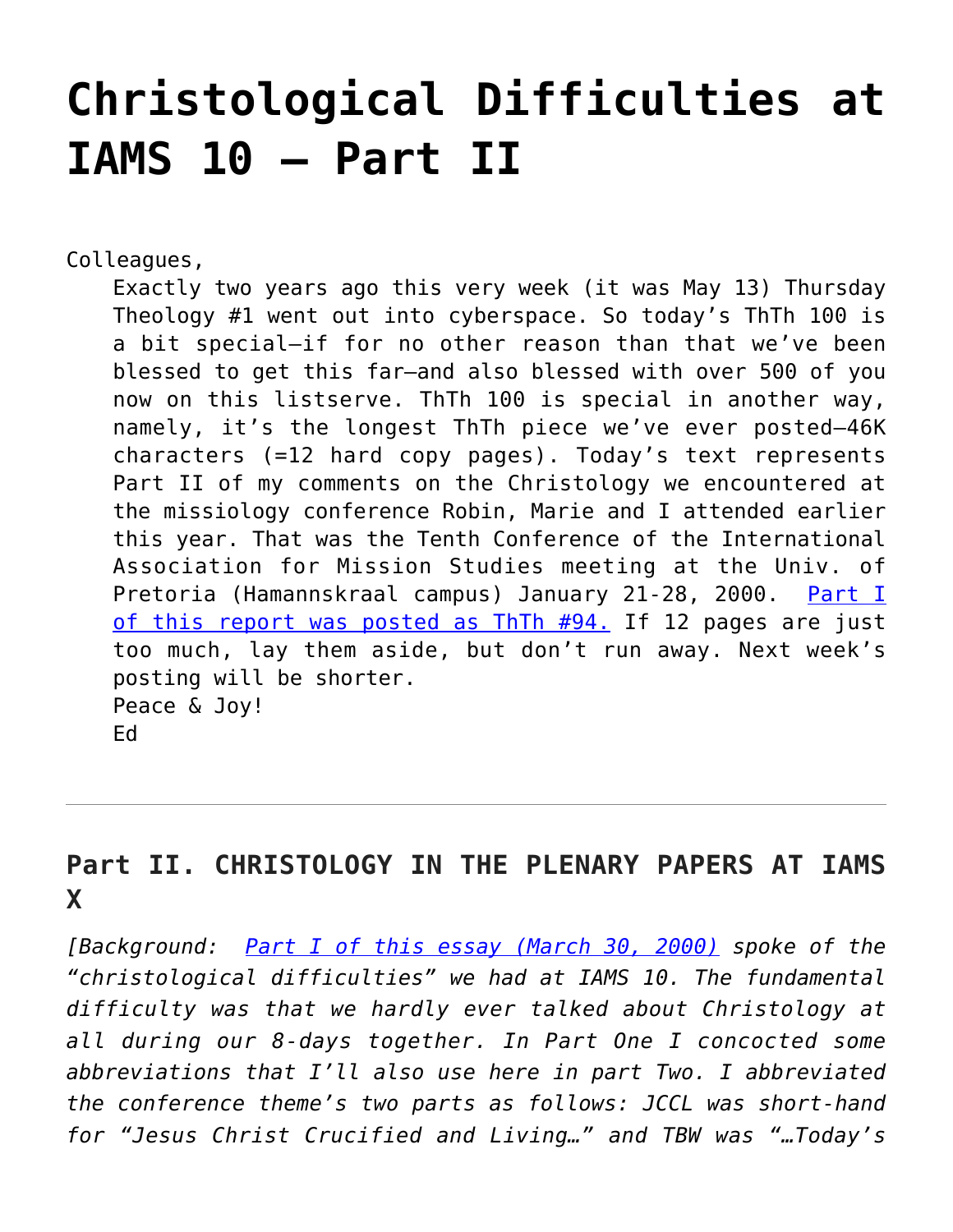*Broken World." Two more code symbols signalled the double meaning of the key term "reflecting." "Reflect-T" was reflection as thinking. "Reflect-M" was reflecting as in a mirror.]*

- I. **A. J. V. CHANDRAKANTHAN "Proclaiming the Crucified Christ in a Broken World: An Asian Perspective"**The printed text of AJVC's paper that I brought home from IAMS 10 does not fully match the notes I took while he was speaking–and that in two significant places.
	- 1. My notes record considerable time devoted to six distinct images in St. Paul's christology. In the printed text that's all condensed to one single sentence.
	- 2. Fully half of the printed text carries the title: "A Broken World: Glimpses of a War Experience." It is the author's jeremiad on the civil war in Sri Lanka, illustrated with his own first-hand experience of holocaust-like horrors inflicted on the Tamil community there. The data are dreadful. However I don't remember hearing any of that in his plenary presentation. Did it happen or am I having a "senior moment?"

The six Pauline metaphors for Christology that AJVC gave us were powerful, and could have been foundational for plenary work on JCCL. This high Christology is the best resource Christians have for crossing over to the broken world so frightfully reported in the last half of the paper. But that did not happen in the paper, nor in the subsequent discussion we had. Yet these christology items are too good to go to waste. So I'll try my own hand at making some linkages below.

In a private conversation afterwards, reported by Fritz Frei, Chandrakanthan offered this summary: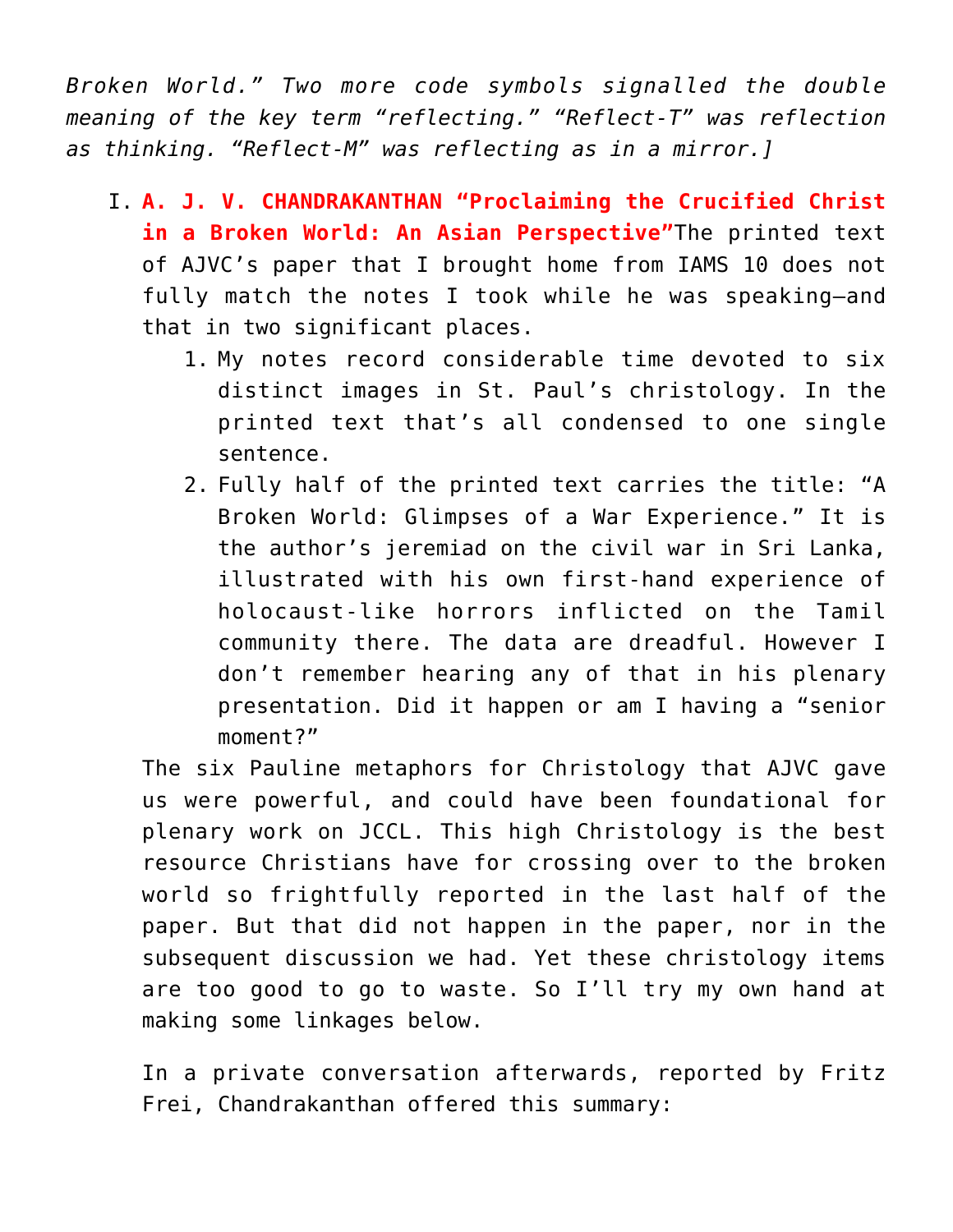- A. Jesus Christ, crucified and living in our world via Word, sacrament and in reality, is for Paul the content of life and proclamation. Despite the scandalous humiliation associated with this mode of death Paul sees Jesus' crucifixion as the historical source of God's redemptive intervention. The apostle strives relentlessly to mediate this mystery by taking every facet of daily life he can imagine and using it for this purpose. From cultic life he presents the cross as expiation; from economics it is God's new covenant (new contract for exchange of goods and services); from political life it's ransom; from daily street life it's Shalom, God's new greeting of peace to people; from the courtroom it's righteousness and justification; from the realm of personal relations it's reconciliation. In this way Paul portrays this action of God as inexpressible, yet genuine rescue, linked then with the invitation to proclaim this "good news" to the ends of the earth.
- B. In the context of the socio-religious and political spectrum of Asia this crucified brokenness of God is evident among his people and in the current realities of every stratum of daily life. Frightful is the brokenness manifest in the never-ending conflict between Singhalese and Tamils in Sri Lanka. Over 60,000 Tamilian civilians, mostly women and children, have died in the mayhem. And all the while the official church keeps its distance, observing this unending crucifixion in much the same way as the onlookers who stood back and watched the events of Mt. Calvary. Sri Lanka symbolizes Asia's brokenness in most brutal fashion. Only a genuine church of the poor and powerless, the weak and the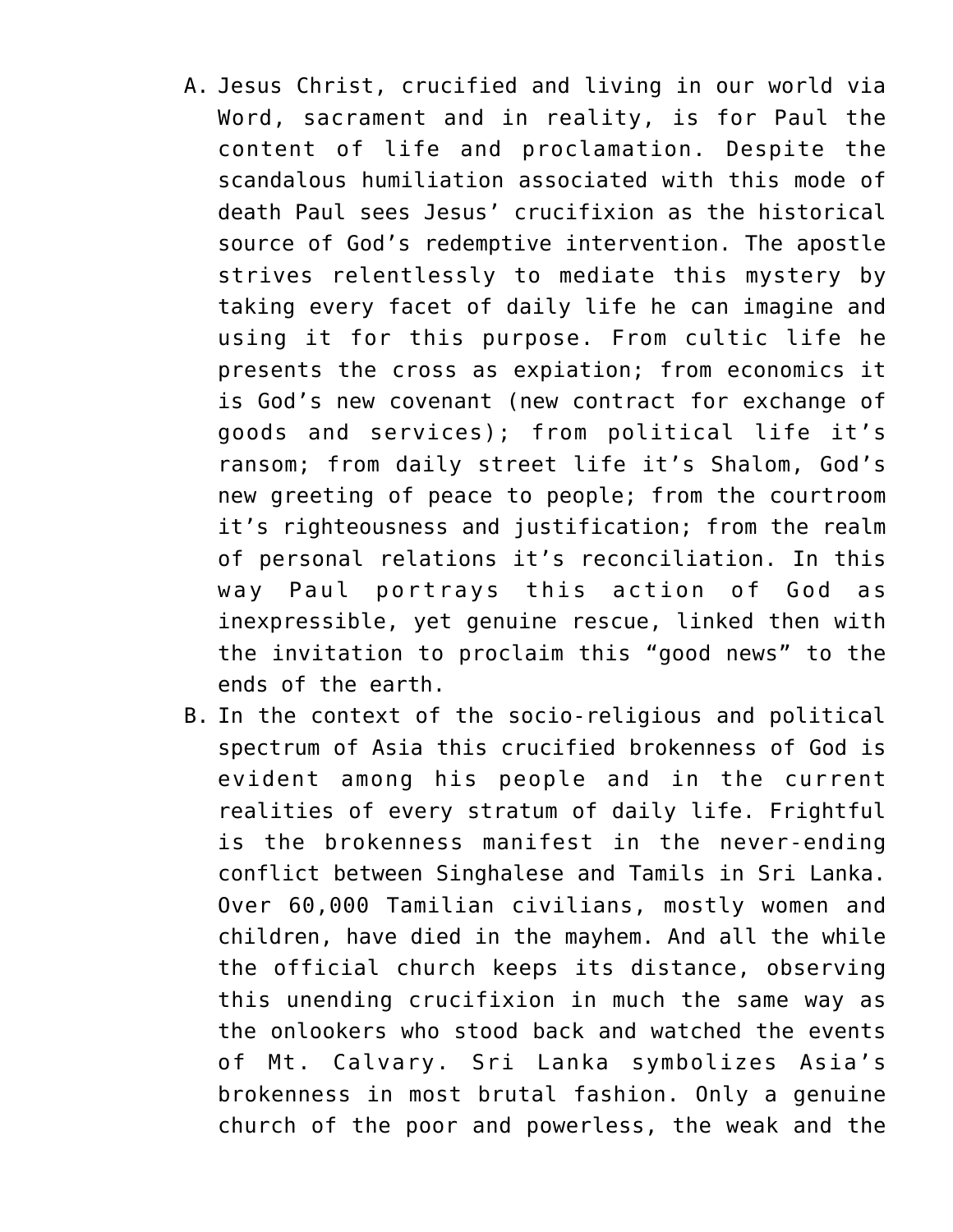bleeding, will have the courage to take up this daily cross, to carry the sign of the cross and point prophetically to a hopeful future in the power of God and the Spirit of Christ. The church is called to identify the sins of the world, for which the poor carry the burden. The God of the Bible is on their side. The church is commissioned to discover her calling as community in Christ by constantly seeking reconciliation between the powers that divide. In taking her place at the side of the poor and helpless, the church makes God's constant and concrete presence visible and palpable in their midst. The mission of the Asiatic church is rooted here. Here is the place to be disciples of Christ.

# **Comment:**

where and how does Chandrakanthan connect paragraphs A and B? Para A is solid JCCL. Para B is grim TBW. But do the twain meet other than in the fact of crucifixion in each one? Not really. There's not much good news in noting that Jesus was crucified and, sure enough, Tamilians are being crucified too. But Paul's high Christology of the crucified Lord and the myriad Tamil crosses could be crossed theologically with one another, couldn't they? So that the former would be a resource for coping with the latter. Perhaps something like this:

1. In all six of Paul's metaphors for portraying the cross of Christ, the agenda is humankind's "Godproblem." Not our problem in believing in God, but our conflict with God. Every one of the metaphors conveys "good news" because it remedies a prior "bad news" situation. Christ's cross is (cultic) expiation because it removes barriers blocking access to God. It is new covenant, God's new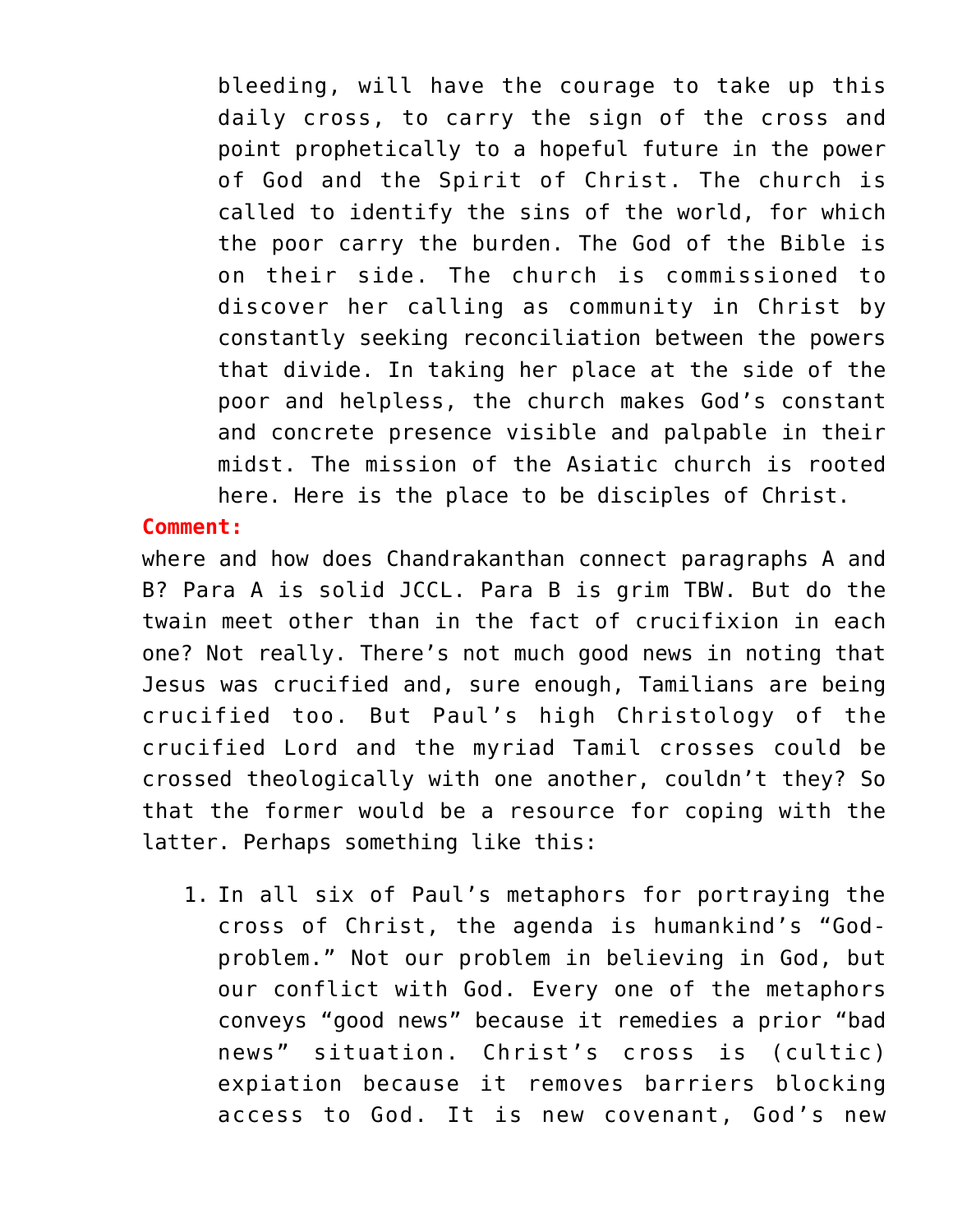personal contract wherein God "remembers our sins no more." It is political in liberating slaves from alien owners into God's own realm of mercymanagement. It is Shalom in restoring rectitude in personal relations between God and humans. It is forensic courtroom stuff in that "the accuser has been thrown out" of the divine court since the "blood of the Lamb" has been entered into the record on behalf of the (otherwise rightfully) accused.

- 2. It is reconciliation, as Paul calls it in II Cor 5, but not to be understood as two parties once at odds now becoming friends again. Instead Paul is using reconciliation as a commercial metaphor [like reconciling your checkbook with the bank's statement], which Luther liked to call the "froehlicher Wechsel." Joyful transfer, a fantastic exchange, a sweet swap. It's all about exchanging assets and liabilities–Christ's assets for our liabilities. In Christ's crucifixion our liabilities move to his account with all the consequences which that entails, and Christ's assets are transferred to us with all the benefits thereunto appertaining. In Paul's own words: "In Christ God was reconciling the world to himself, not counting their trespasses [i.e., the law's kind of commerce] against them." Instead "for our sake he made him to be sin who knew no sin [i.e., our liabilities transferred to one who had none such on his own] so that in him we might become the righteousness of God [i.e., Christ's assets transferred to us (former) sinners]."
- 3. JCCL solves the God-problem of the human race. In I Cor 3 Paul speaks of it as freedom. "Where the Spirit of the Lord [Christ] is, there is freedom." (v.17) Christ-trusters, Christ-connected sinners,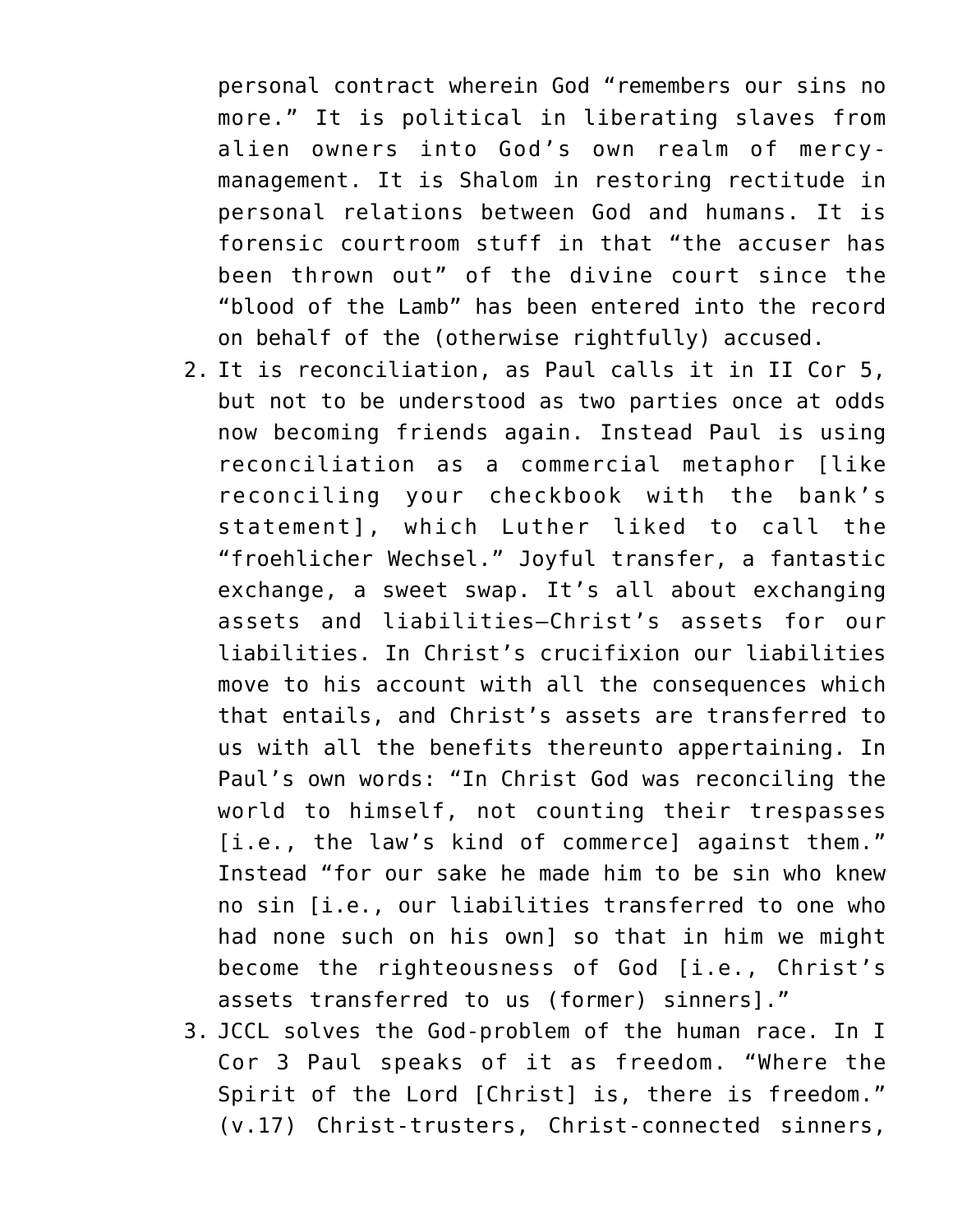are free from any god-problem. They now "have confidence toward God through Christ."[I Cor 3:4] Run this freedom through the metaphors AJVC offered us: Free from barricaded access to God (cultic); from God's trespass-counting (commercial); from alien owners (political); from accusation before the divine bench (forensic); from other negatives now replaced by God's mercy-management in relating to us. This God-freedom is new grounding, new rooting to nourish other freedoms. Initially my own internal freedom–in the heart. Call it faith, namely, the confidence that the God-freedom just described is indeed true about me. Consequently I don't need to keep focusing on my God-connection, but can devote my energies elsewhere, for example, to TBW.

- 4. Which is what AJVC does. He agonizes that in a country so full of religion as Sri Lanka–Buddhist, Hindu, Muslim and Christian–people committed to these religions have no significant effect on the "apocalypse now" unfolding there. Paul would wonder whether any of the four groups mentioned, Christians included, are free enough to do what AJVC pleads for. Apart from what might be said for the other groups, Christians–if they indeed are the silent observers AJVC portrays–are the ones who have forgotten JCCL. They need to be diagnosed, not first of all for their defective ethics, but for their defective faith. If the fruits are bad, says Jesus, the tree is sick. You don't tell the tree to bear good fruit. You first have to re-root it, re-root it into JCCL. Faith before ethics. Otherwise you get no Christian ethics at all.
- 5. In NT language the opposite of faith is fear. Who knows what all the things are that bystander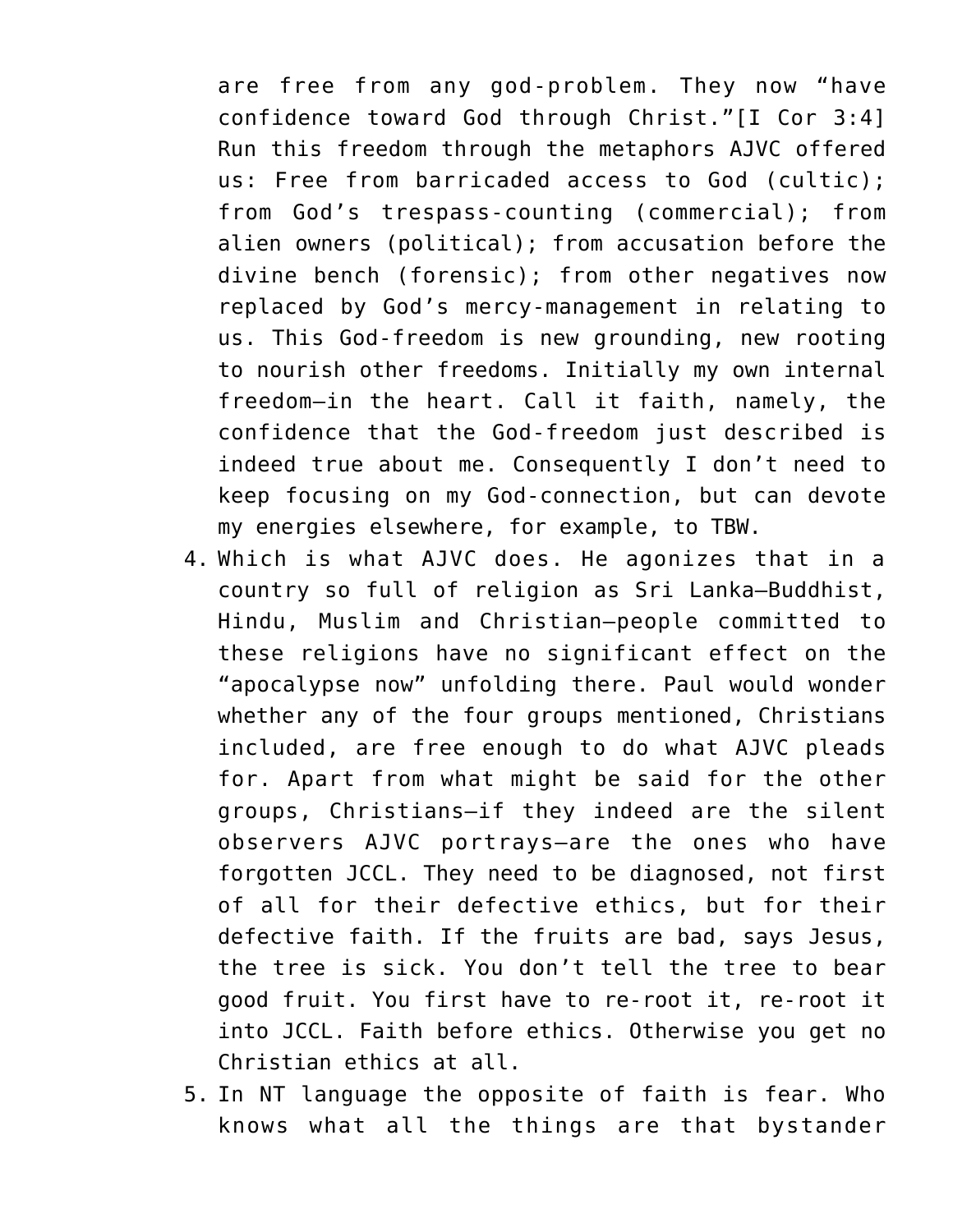Christians in Sri Lanka fear? From my distance I can only guess: fear of ridicule, fear of criticism, fear of repercussions on family, fear of getting killed myself, fear of doing the wrong thing despite my best intentions, fear of getting in trouble with my own tribal associates, and more. When Christians are under diagnosis of such inaction, the root fear is that JCCL can't sustain me, won't sustain me, when I do indeed confront any or all of the above.

- 6. When fear spreads its tentacles around the heart, freedom dies. And for folks like that, as Paul tells the Galatians, slavery has returned to subvert the "freedom wherewith Christ has set us free." For such cases, it's back to square one. The putative Christians need to be evangelized again–at the base, at their own roots. The God-connection–both good and new–brought by JCCL must be re-established. If it is not, freedom for Christ's kind of courageous word and action in TBW will never happen. Fear will (continue to) carry the day, and mayhem multiply. When Jesus tells the panic-stricken father (Mark 5:36): "Fear not, only believe," he is articulating this very axiom. Fear is un-faith in JCCL. It barricades acts of freedom. Trusting JCCL is freedom. ["Jesus means Freedom," E. Kaesemann once titled one of his books.] Faith-grounded freedom mobilizes folks formerly fearful for acts of freedom, the acts that AJVC calls for in the face of the slaughter in Sri Lanka.
- 7. Here once more the sequence is important. To get Christians moved to the courageous (and dangerous!) ethics of discipleship, you first have to check the faith factor. AJVC emphasized Paul's fascination with the term "power" (dynamis) for Christ's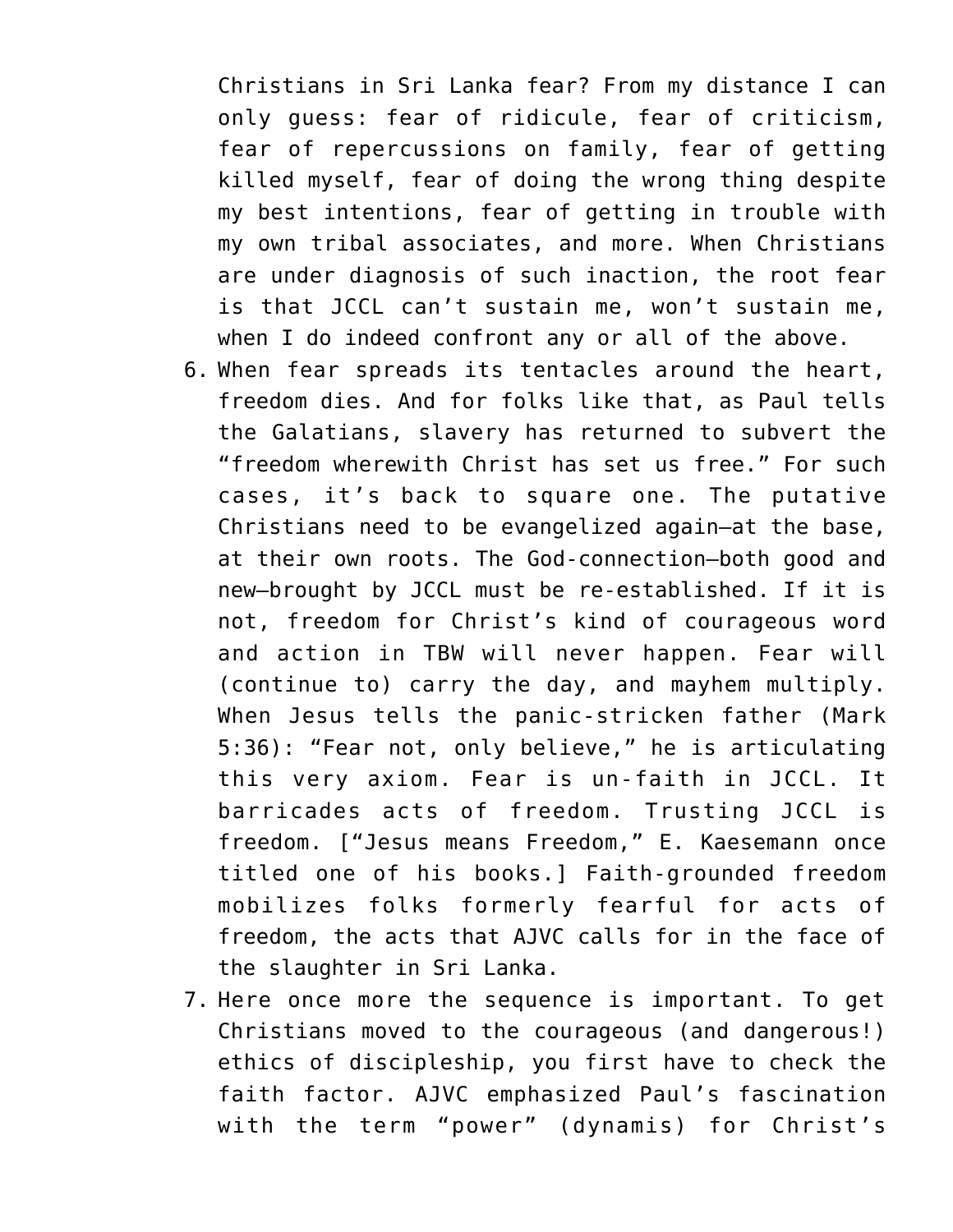significance: the cross is the power of God for salvation. Faith in Christ makes that power my own and that generates the freedom for us to enter TBW as Christ's field representatives. "Lord, increase our faith," is step one for any act of Christian freedom. Though we are justified by this faith alone, says Paul, it never remains "alone," but moves directly into TBW as faith active in love.

- 8. I can't imagine that there aren't such free-by-faith Christ-followers working in TBW of Sri Lanka. But their number may be small, vastly smaller than the official Christian population of the land. But even if I lived there, I'd be ignorant of the actual situation, for faith's freedom is often hidden. That doesn't mean it's absent. It just can't be photographed. You can't tell by looking whose heart is free, whose is fear-full. It can be faked, although when one's own life is at stake, faked Christian freedom usually fades. Yet faith's kind of freedom pops up in surprising places. Sometimes (most times?) it shows up as "widow's mite" events, where the poor and oppressed themselves give away their lives in words and acts grounded in Christ's "Fear not, only believe."
- 9. But what is that, someone may say, among so many fear-driven folks, the ones who seem to run the show in Sri Lanka? Granted, fear is perhaps the most powerful force that drives human history in both its macro- and micro-formats. And faith's kind of freedom–also freedom from fear–cannot be legislated, any more than faith itself (trusting Christ) can be coerced. For those who do not, will not, live by such faith–and that includes putative Christians–Paul suggests here and there in his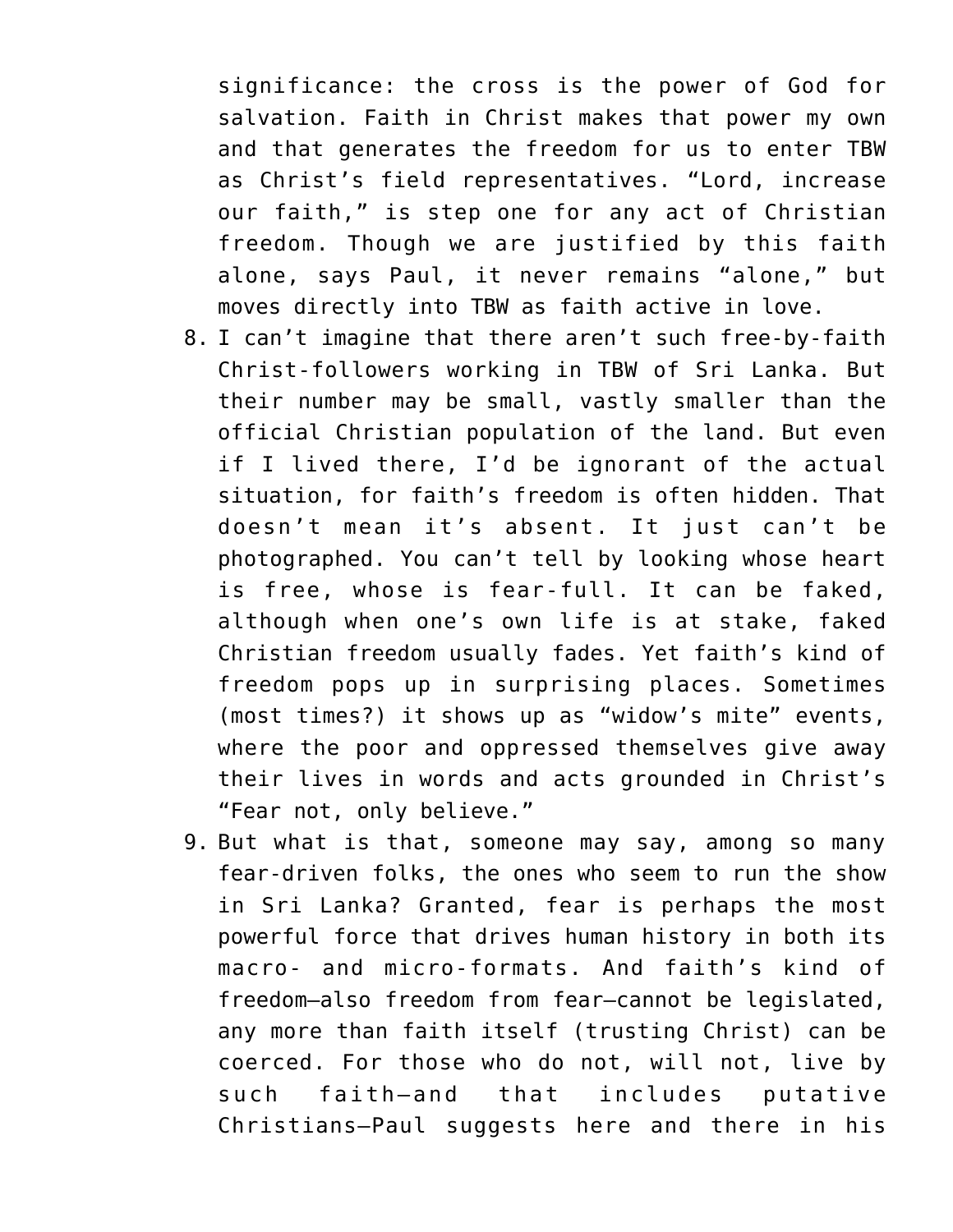epistles that God has another "system" in place. In that system God works to keep the old creation from totally blowing apart. God gets a modicum of equity and caring done in human society even when fearfilled humans are the only agents God has to implement the program. Paul talks about the law [n.b., not the Gospel] inscribed in human hearts, which he interprets as a plus for common life in our fallen world. He also speaks of the godly coercion exercised by Caesar's "sword." Paul does not think he's thereby promoting violence. His logic is that a sinner's self-interest will more often than not constrain him to do what's right in civil society and get a reward, rather than to do what's wrong and have to pay for it. How this might be linked to TBW in Sri Lanka is another essay for which I am patently incompetent. Besides, such considerations go beyond the assignment to link JCCL with TBW using the Christological models AJVC gave us. That is what I sought to do above.

II. **PAULO SUESS "The Gratuitousness of the Presence of Christ in the Broken World of the Poor of Latin America"**Paulo's title already signals the Christology he proposes. He wants to show us that Christ is present, present in his explicit gratuitousness [freely bestowed gift-giving], in the broken world of the poor in Latin America. [Hereafter L.A.] Though he offers no separate Christological section–as AJVC did with his survey of Paul's christological images–this Christology permeates his paper. The 500-year long crucifixion of Latin America's indigenous peoples is the same reality we have in the crucifixion of Jesus. Not just similar (as AJVC saw in the Tamilian crucifixions in Sri Lanka), but all of the same piece. That sameness is more than just the identical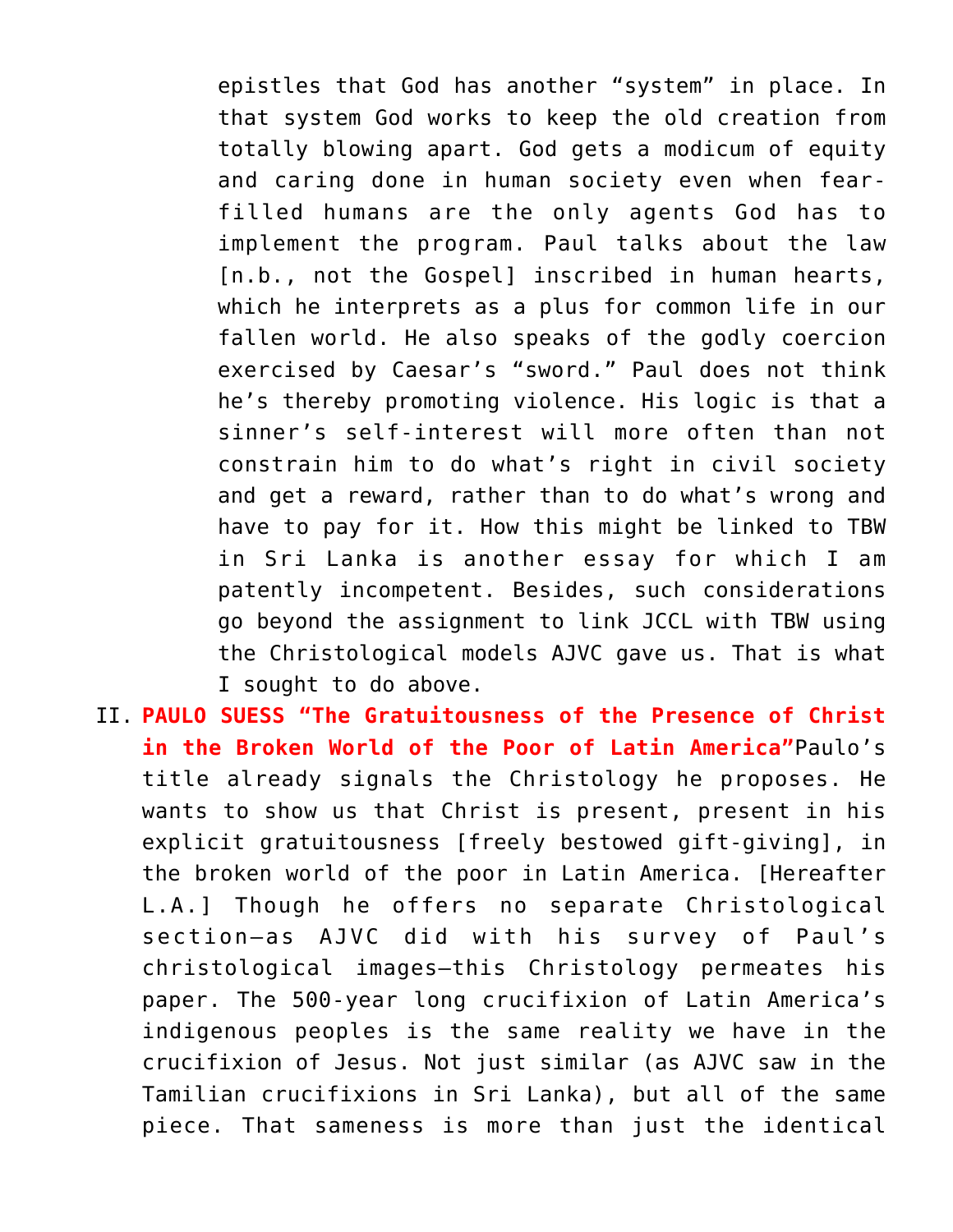suffering, injustice, agony in both parties. In both we have the same redemptive, revelatory, salvific resources, the same good news. At least for L.A. the gospel is an ellipse. Its two centers are JCCL and the corollary messianic power of Amerindian suffering peoples.

Put that way it does sound radical. Does the christology of 2 Corinthians 5 invite us to add Amerindians into the claim that "God was in Christ reconciling the world unto himself"? Are the "poor and the Other" co-redeemers with Jesus for the life of the world? Statements from Paulo sound like that. E.g., "The poor and Others…give rise, not only to new inculturations of traditional christology, but to NEW CHRISTOLOGICAL THEOLOGIES." "The poor…the Others…ARE God with us, Emmanuel, Jesus Christ crucified and living amongst us." "The poor, those excluded, migrants and indigenous peoples [are] bearers of the good news of The Way." There is a "link between the PRESENCE of the Lord and the life of the poor." "Jesus Christ [is] present in the penury . . . of the poor and the Others." He can designate it the "latest linking of [God's] Third Covenant, a universal, historical and eschatological covenant of the poor and the Others."

That is forthright speech. In Pretoria we never got around to checking it, to raising the question: Paulo, is it true? What are your grounds, your foundations, for this "new christological theology?" How "new" is it when laid alongside "traditional christology?" The animating agony that moves Paulo in this paper is clear. It is today's "new" world, the market economy of global capitalism. Its consequences for the people he lives and works with is their never-ending crucifixion, a crucifixion that already has a 500-year history. The Pilates, Herods and centurions were the European conquistadors and all too often the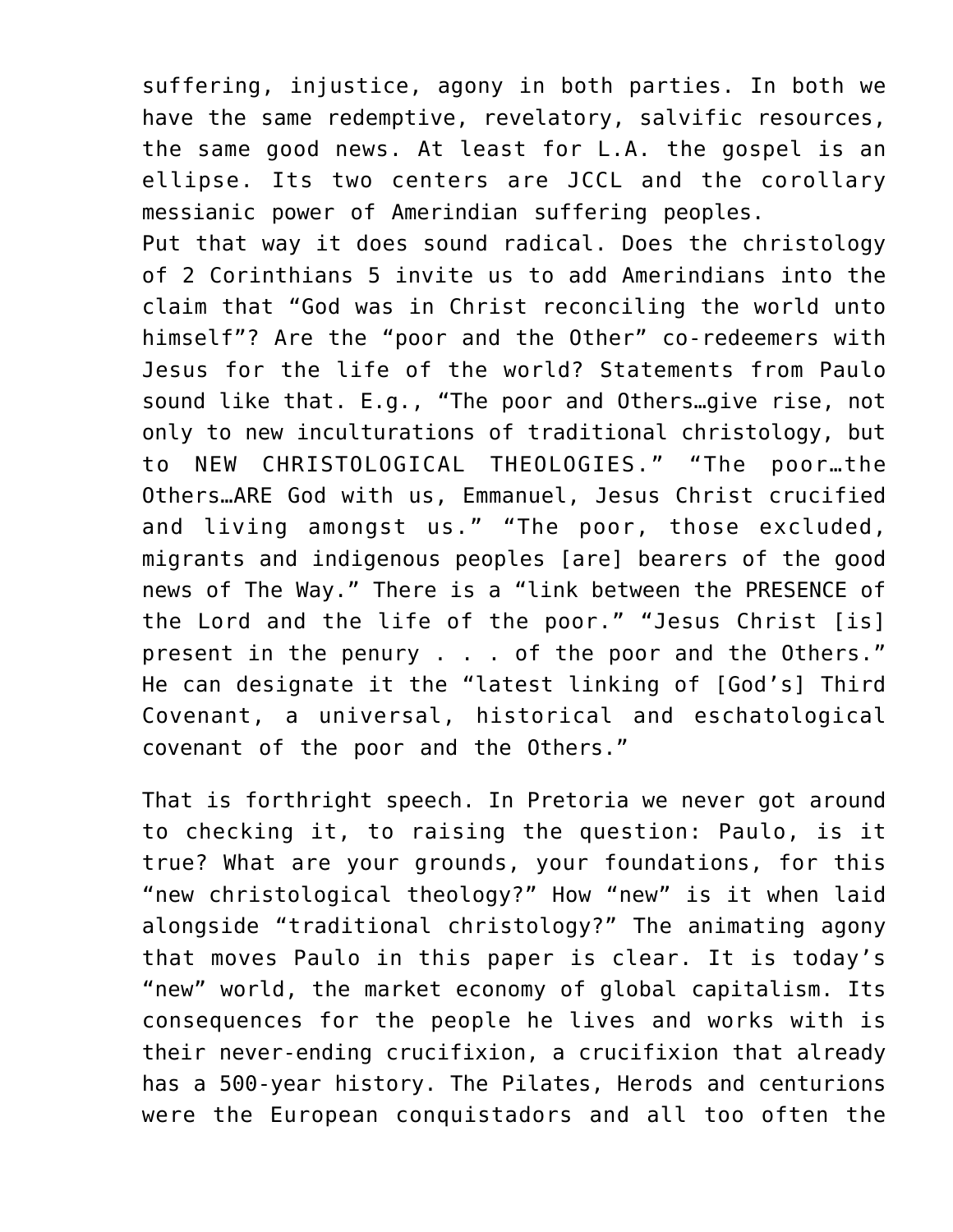church's agents who accompanied them. So the polarities in his paper are the crucified and the crucifiers, the victims and the criminals.

When JCCL is brought into the discussion, it is no surprise that the crucified are close to JCCL, and the criminals nowhere near. Yet Paulo would like to bring them (us) nearer to the original JCCL. That entails bringing them nearer to the currently crucified. I sense that this is his strategy: To show us the full-Christic reality–messianic, salvific–in the currently crucified, so that we might thereby see aright what the original JCCL really was and still is.

Not surprisingly, Luke 4 is his grounding text. From the outset this has been the "canon within the canon" for Latin American liberation theology. Here Jesus appropriates for himself Israel's ancient Jubilee proclamation. Says Paulo: "Jesus takes this unrealized goal [i.e., scant evidence that it ever happened in Israel's history] and makes it the programmatic announcement of his life." His argument to support this rests on three key terms: gratuitousness (sharing), closeness (incarnation, inculturation), and universality (non-exclusion, going beyond the boundaries of blood and race).

I'm not sure what gratuitousness all means in Portuguese. The signals I hear in Paulo's use of it as an English term are that creation is gift-laden and God is fundamentally a gift-giver. The resources for life on the planet are freebies. When they are commoditized, bought and sold, claimed by owners, have a market price placed upon them–that's already diabolic, in the literal meaning of the term: smashing them to smithereens. That brings chaos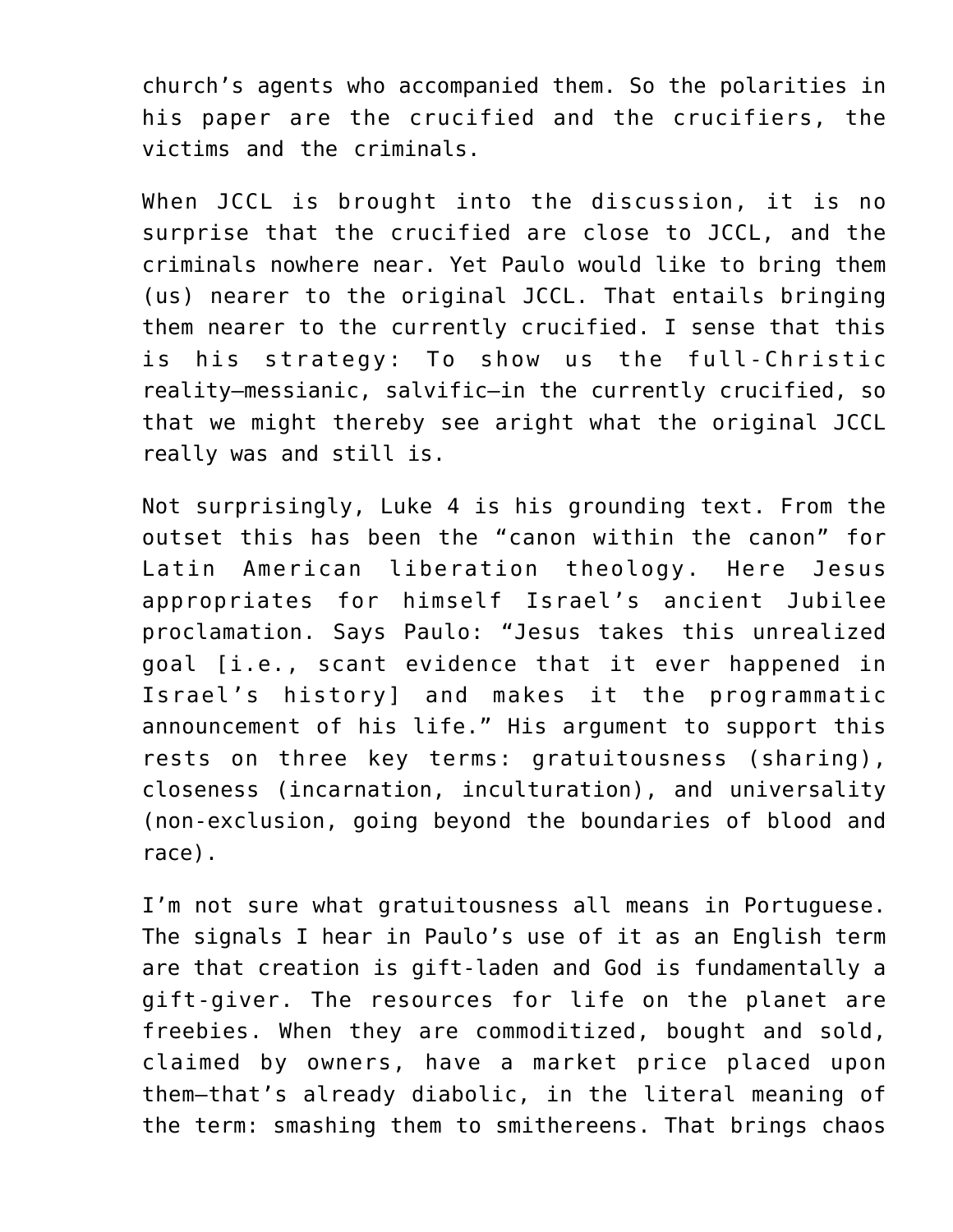into the divine plan. Creation in all its parts is freely given, freely received, and therefore freely to be given further. Call it sharing. So also God's last great act of gratuitousness, the cross, where God's own son is shared for the life of the world.

Closeness is the antithesis of separation, "us vs. them" indifference and exclusion. It signals "proximity of the poor/Others." Paulo is intent to "make a distinction between 'poor' and 'Others'." Though "poverty is very near to otherness," Otherness is a cultural term, not an economic one. In Latin America (or anywhere else for that matter) poverty does not energize for action or for survival. "Thanks to their cultures – and not their poverty – people live and survive, repel death, reproduce, and celebrate their life. It was not because of their poverty that the indigenous peoples of L.A. survived 500 years of colonization, but because of their otherness."

Although the culture of the colonizers was death for the indigenous peoples, they survive to this day. Why? There is power in their "otherness," power enough to hold back the juggernaut of the colonial culture that sought to kill it. This cultural otherness–alterity is Paulo's fancy term–has persisted throughout millennia–not just the past 500 years–in Latin American peoples. For Paulo this becomes an indigenous "gospel." He links it to God's own "otherness," the core of which, as we've seen above, is gratuitousness. From there is it but a small step to put it right alongside its mirror image in JCCL. Result: the elliptical christology of JCCL plus Amerindian suffering servants. These two centers together ground his hope that even in the face of the global market octopus, all is not lost. A transformed society of gratuitousness can yet come to pass.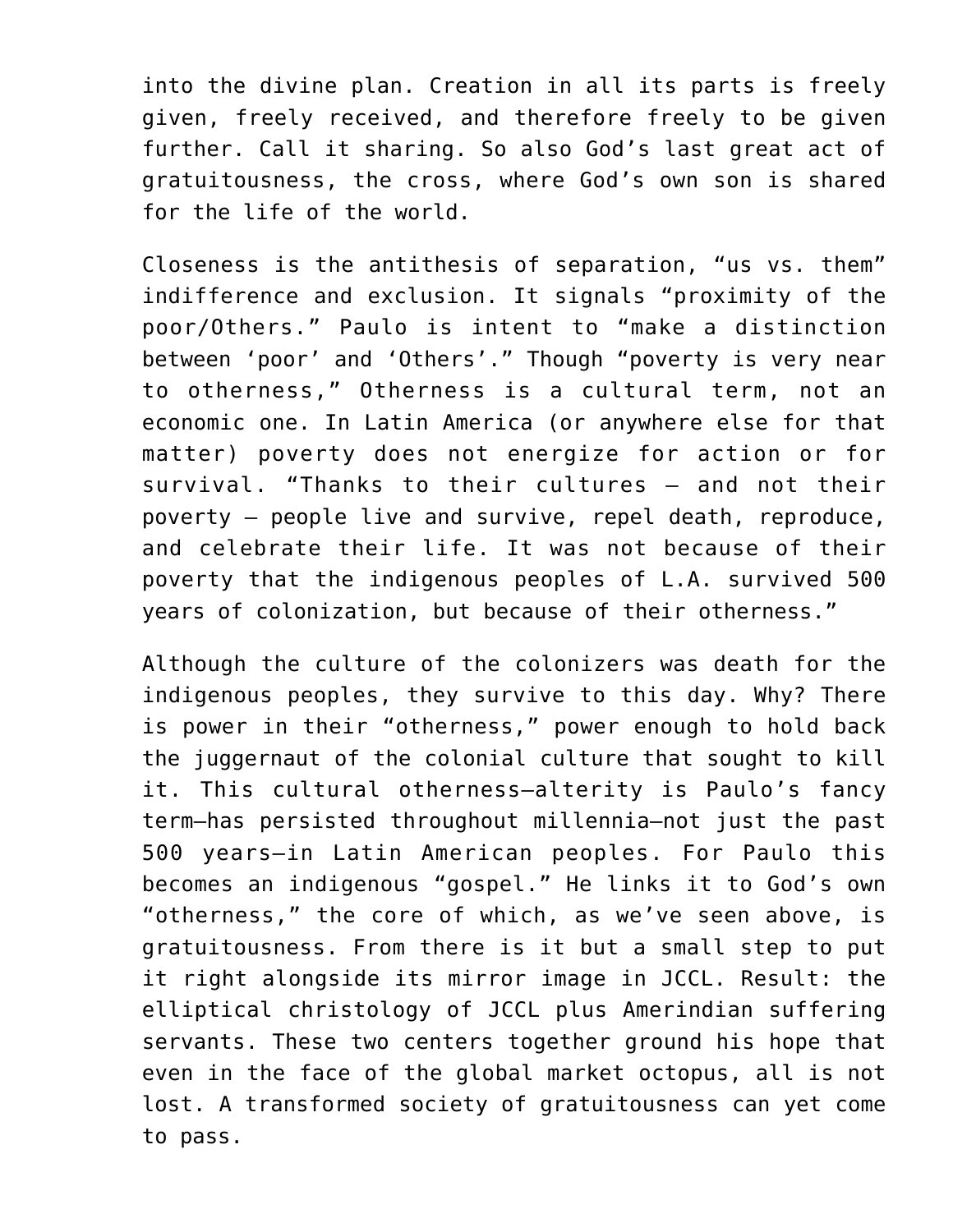What does this mean for missiologists? Paulo calls missiologists to reflective thinking (reflect-T) on these realities so that our craft can become (reflect-M) mirrors reflecting "the perspective of the Kingdom and the presence of the Lord in history . . .to TBW of the poor in L.A." "Missiology is involved in the struggle to save the memory of the poor/Others," not for reasons of nostalgia lest they be forgotten, but for the power they offer for the "transformation of our societies." The cultural alterity native to Latin America is "the gratuitousness of the presence of Christ in the broken world of the poor in L.A." We must not only cherish it, but appropriate it for our own discipleship. Not only do "we" not need to bring JCCL to "them;" we need to receive the JCCL they still have to supplant the erroneous conquest-christologies so common among us. This leads Paulo to call for "Indian Theologies in L.A. . . . with their own missiology." They are "protagonists" for the rest of us to learn about "missiological exogamy," the antithesis of missiology practiced as "ecclesiocentric incest." For the missiological establishment [IAMS?] "this exogamy–the seeking of a bride outside one's own tribe, not in the New York or Tokyo stock market, but in the midst of the poor and the Others–is not an optional attitude, but a command of the Lord." Paulo could hardly make that more explicit.

Universality signals what the word catholic meant in the ancient creeds, if I read this paper aright. God's gratuitous project for the world is one where everybody plays. Christ majored in making the outsiders insiders. So the poor/Others are not just add-ons, they are firststring players. Gratuitousness is God's alternative globalization venture to counter totalitarianisms of all times. In our day that means the "restrictive and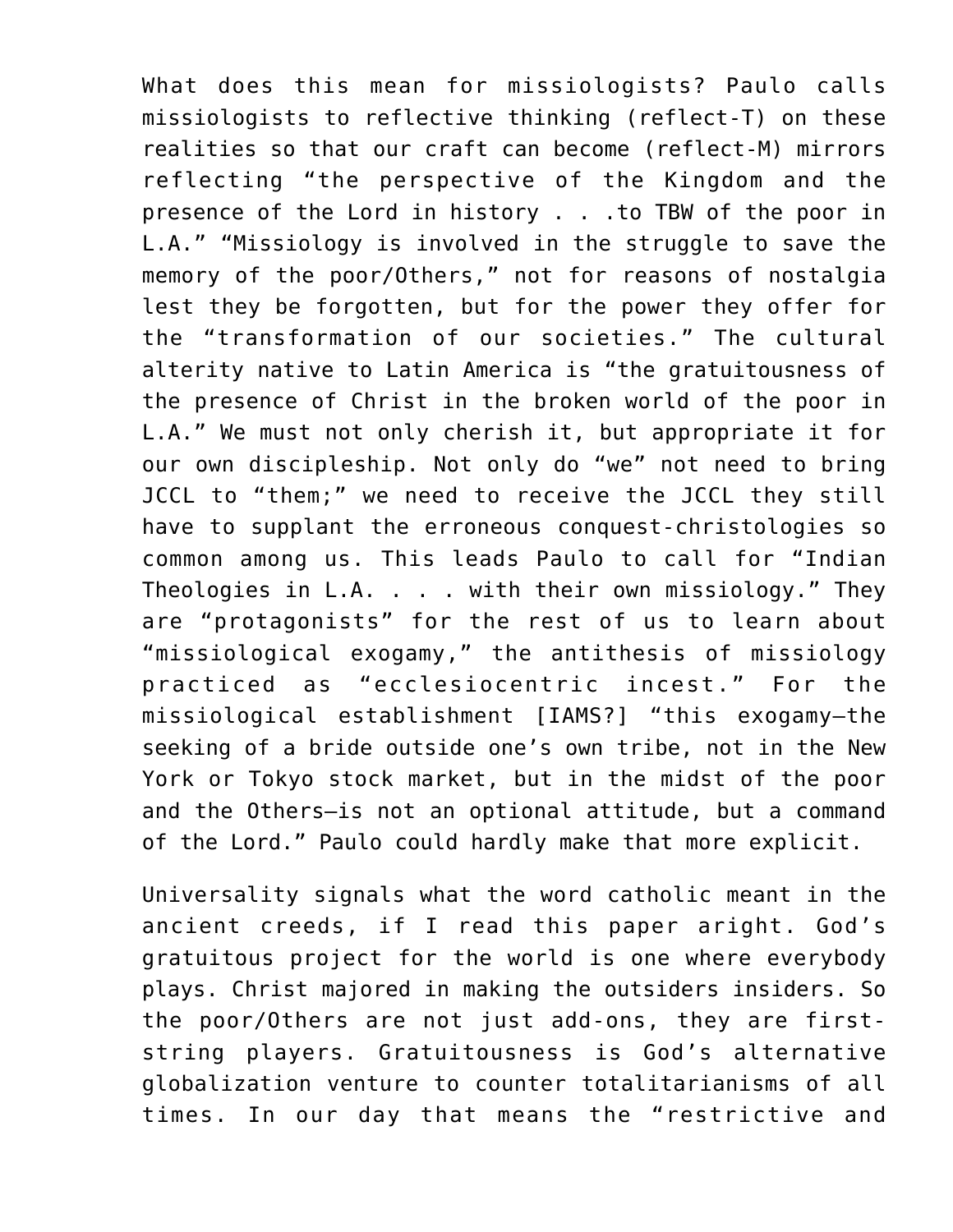'exclusive' [economic] globalization" now encircling the planet. Paulo's is not a call to "integrate" these outsiders into the ideology of market-globalism, but to replace it with the "missiology of the poor/Other." "The mutilated life of the poor, the excluded and the Others provides a constant indicator that social relations as a whole must be changed." "Jesus Christ [is] present in the penury . . . of the poor and the Others." Because the poor and Others are planet-wide already, and in Paulo's perspective intrinsically Christic by definition he designates this universality as God's "Third Covenant, a universal, historical and eschatological covenant of the poor and the Others."

# **Comment:**

Paulo proposes his Christic ellipse as a sample of the "new christological theologies" arising from the poor and the Other. He deems it new in contrast to "traditional christologies." That invites us to take the "old" ones and compare and contrast. The old ones in my seminary days 50 years ago were said to be three-fold:

- A. Christ as victor over the principalities and powers (Irenaeus)
- B. Christ as substitutionary satisfaction (Anselm)
- C. Christ as moral example (Abelard).

**Anselm: Christ's Substitutionary Satisfaction**

Paulo by-passes Anselm entirely. For Anselm the playing field for the work of Christ is the fractured relationship between God and humankind, all humans. Paulo doesn't show JCCL to be the power that restores sinners to fellowship with God. In what he has given us here there is no "Godproblem" bedeviling humanity. Concerning the poor/Others of L.A. he speaks not a word of their need to be reconciled to God. The folks who are in trouble with God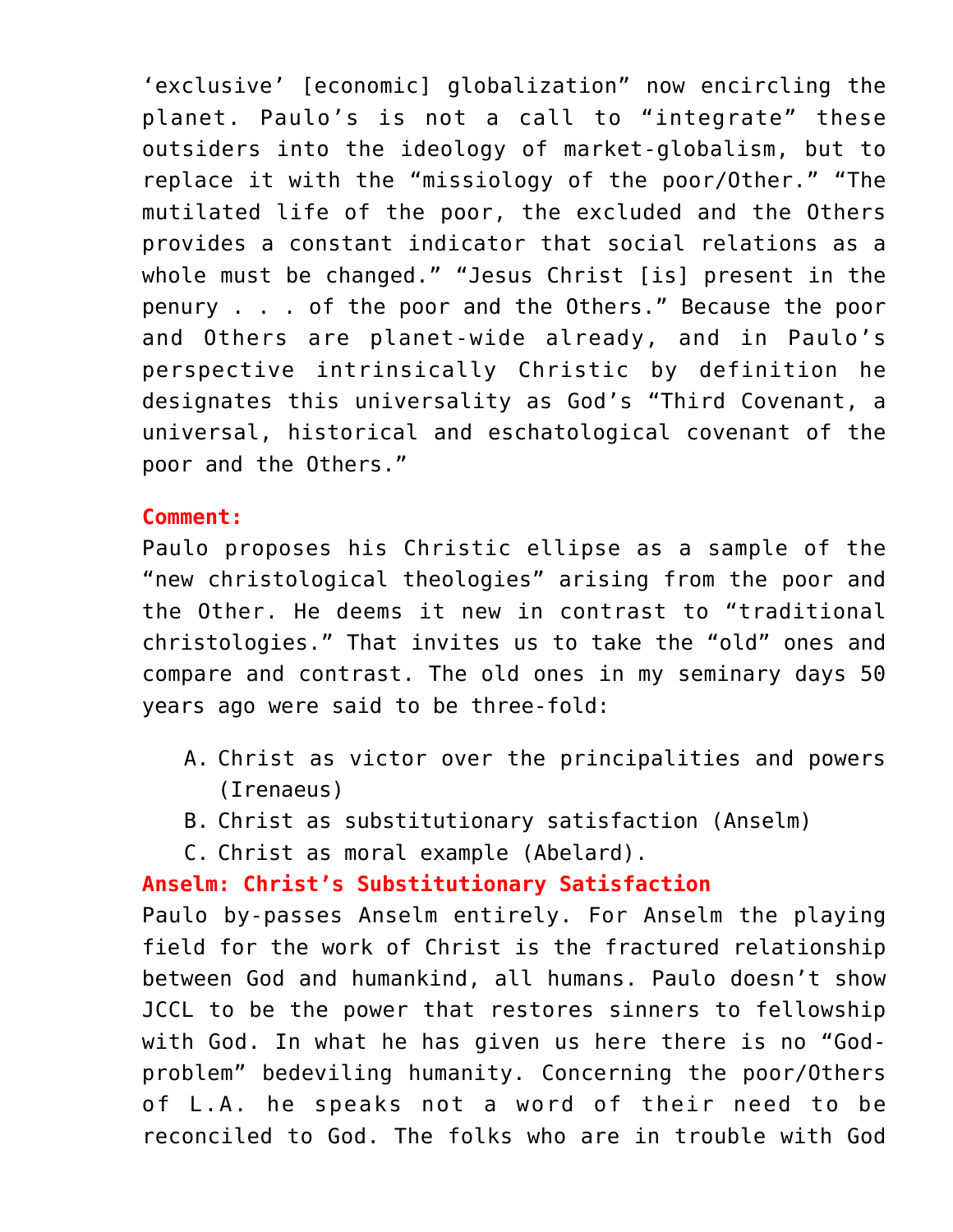and do need reconciling are those crucifying them. Yet they too do not need JCCL to alter their lethal relationship with God. Rather JCCL is primarily pedagogical–to show them, teach them, reveal to them, that God is not an oppressor, and neither should they be. And if they/we cannot see this in the N.T. or in the praxis of the church, he will help us see JCCL in the crucified poor/Others of L.A.

There are elements of Irenaeus' Christus Victor and of Abelard's moral example, I think, in Paulo's proposal, but they are distinctively nuanced.

# **Irenaeus: Christus Victor**

Christ and his cross are paradigmatic for Paulo as God's victory over all the oppressions that humans inflict on fellow-humans. Jesus' resurrection is the ultimate ground for that confidence. Just how is not clearly spelled out other than that Easter is the last word in the story and Good Friday is not. But Irenaeus' Christus Victor had a different agenda. It was not human oppressors with whom he contended. For Irenaeus Christ was victorious over transhuman oppressors, big ones. Before these oppressors the whole human race is powerless. They are the unholy trinity of sin, death and the devil.

Paulo doesn't discuss them either in his occasional references to traditional Christology, nor in the one he proposes, the two-centered ellipse. Now it may be that he works with a "realized soteriology," the notion that since Christ's Good Friday and Easter is now past history, those mega-oppressors are indeed defeated, and thus of little consequence any more, "no big deal." The oppressors still vexing humanity, possibly the fallout of these ancient tyrants, are fellow-humans and the structures of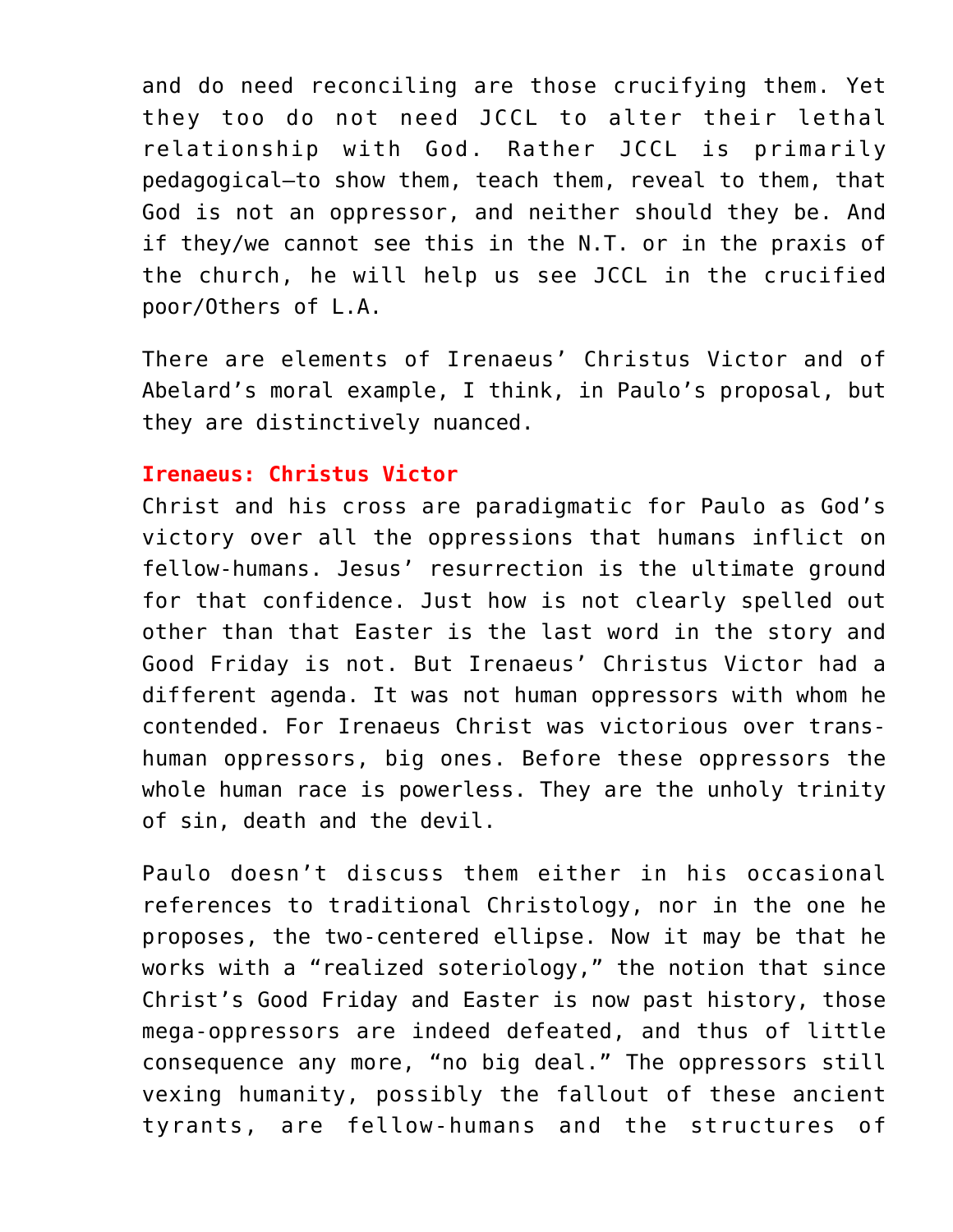crucifixion they devise. Paulo might be saying that these present and active oppressors haven't yet heard, or don't believe, that the unholy trinity has been undone. So they continue in service (and servitude) to these primal oppressors–even though they are effectively passe'–and thus human oppression continues.

Not so Irenaeus. He read the NT to be saying that though JCCL has tossed them out of the heavenly courtroom, these mega-oppressors were still at work on earth. All people die, Hitlers happen. What is already true in heaven needs yet to be made true on earth. Here on earth, yes in Latin America, the unholy trinity (not just its human devotees) still rages. Until Christ conquers these mega-oppressors in the hearts of those tyrannized by them, or in the hearts of their willing followers, people-to-people oppression won't go away. Coping with earthly oppressors and ignoring the mega-ones is symptom-therapy, a band-aid on the boil, a plaster over the cancer.

#### **Anselm: Christ as Moral Exemplar**

Much of Paulo's proposal has links to Abelard's Christology. But again "with a twist." For the most part Abelard's agenda was ethics, to get Christians to live and act like Christ's disciples. For that, of course, the Master himself is the prime exemplar. So "model your life according to his" is Abelard's proposal. He was a human and he could do it, so can you. God's goal for fallen humanity is restoring them to righteousness. That is the fundamental reason why God sent Jesus. As moral example he goes all the way to the cross, suffering for others, trusting God all the way. Human lives modelled after his will conclude as his did. Easter victory will be ours as well. That's Abelard simplified, I grant, but not distorted.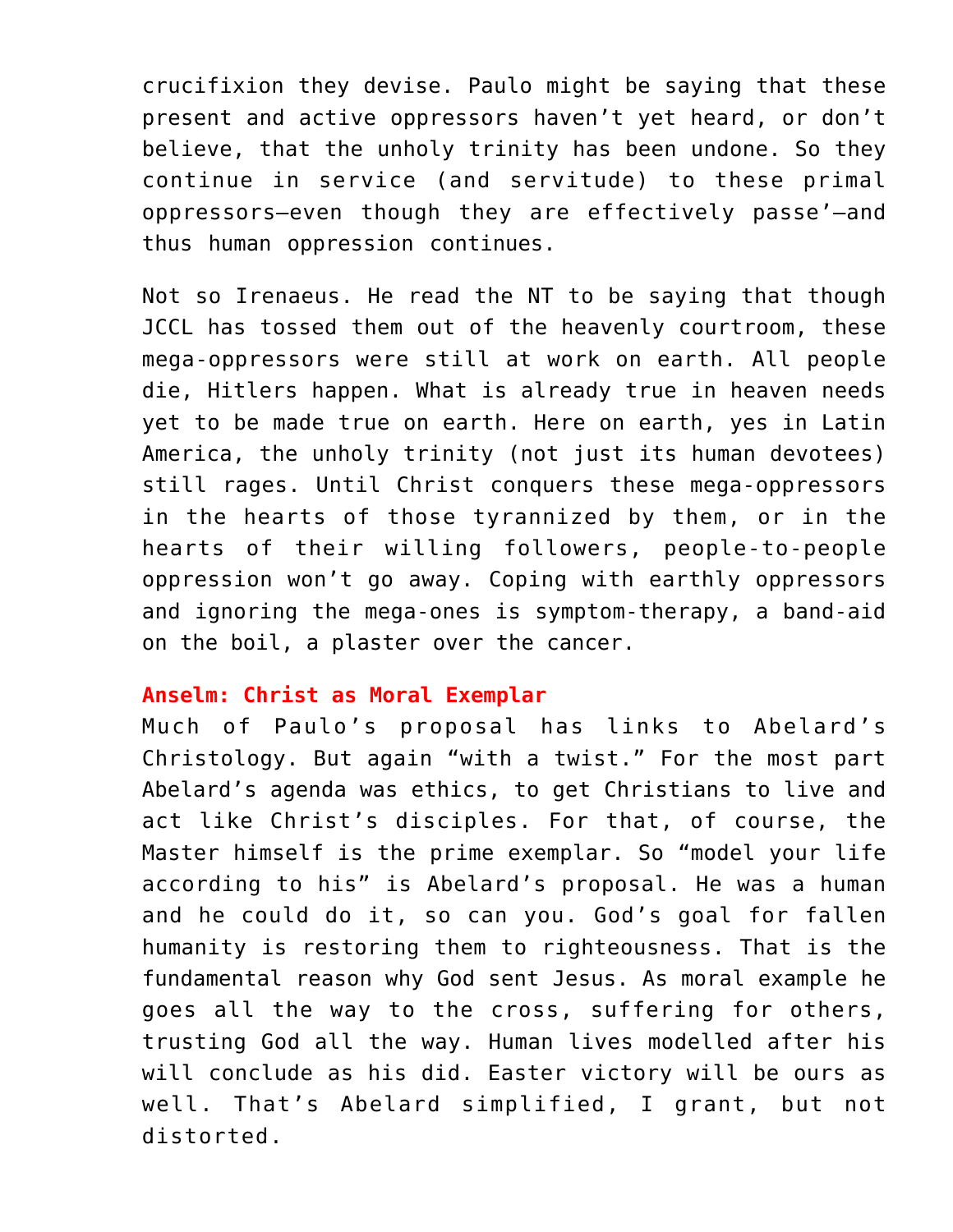Paulo too does parallel modelling, but his universe is not at all calm as Abelard thought his was. Paulo's world is in turmoil, terrible turmoil. The "bad guys" are not just doing bad things and needing a moral exemplar. It's a lot worse than that. Nowadays they've got the whole world in their hands. Not only are they crucifying the poor and the Others in that world, they are crucifying the planet itself. Paulo's paralleling focuses on the cross, Christ's and that of the poor/Others. They mirror-image each other. Yet the latter do not need the former as source or power to do what they are already doing. Already as they confront their crucifiers they are living life gratuitously–even before the gospel of JCCL ever gets to them. If/when JCCL does get reflected to them it is confirmation of the universality of what they are doing. Both are allied to God by the fact of their suffering, since God ["by definition" in liberation theology] makes a preferential option for the poor. Because both have God on their side their ultimate victory is assured. But is Jesus really necessary in Paulo's christology for bringing Good News (something good, and something new) that is not already there in the L.A. culture of the poor/Others? That is the question.

*[The six Christology metaphors AJVC showed us above do not all easily fit into the three models just discussed. E.g., Paul's picture from the marketplace of the "sweet swap"–ownership exchange of our sins for Christ's righteousness–correlates to none of the above.]*

#### **Summary.**

Since Paulo is our new IAMS president, there's a possibility that we can recoup the conversation we missed at Hammanskraal. If so, I'd suggest pursuing two questions–one on TBW in L.A., the other on God's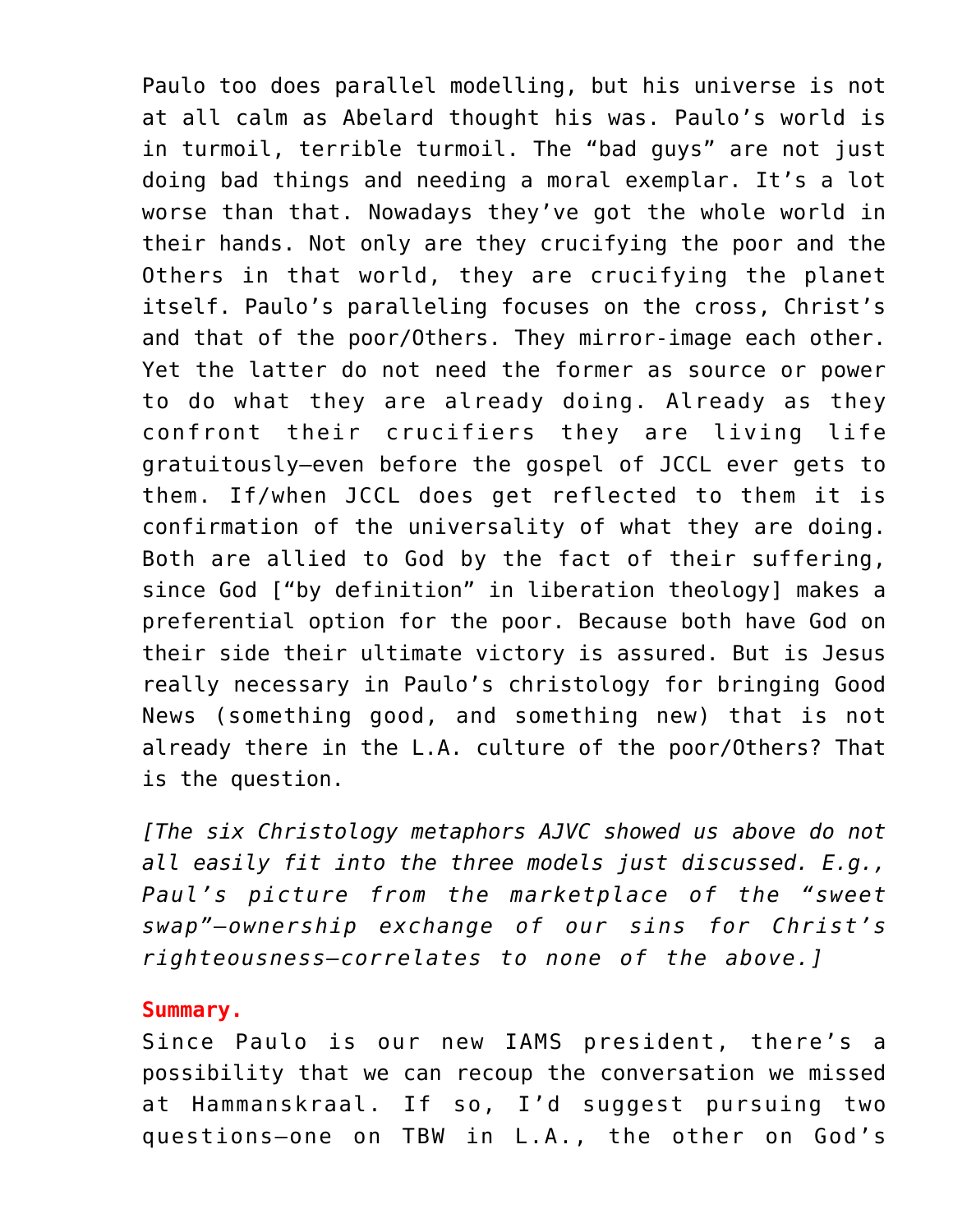# gratuitousness in JCCL in the N.T.

- 1. Put bluntly, Paulo, are L.A. poor/Others sinners? That may sound crass, but it's a fundamental Christian issue. Do they on their own have a Godproblem diagnostically distinct from the oppressionproblem that undeniably tortures them? In the Reformation rhetoric of the Augsburg Confession (1530) sin is described as the malady of the human race "since the time of Adam." Its specs are that humans are "without fear of God, without trust in God," and–in place of these two real absences–that sinners live their lives "incurved into themselves." If L.A. poor/Others ipso facto already replicate what JCCL represents, how did they get rid of that primal malady?
- 2. In discussing Paulo's christology–elliptical, as I read it–we need to hear more about the reality of those two centers. My question: Is God's gratuitousness at one center the same thing as God's gratuitousness at the other? I hear the N.T. witness saying no, i.e., that there is something new, brand new, in the gratuitousness coming our way in the Christ-center of the ellipse. Whereas the giftgiving coming from the other center is a grace that obligates the receivers, God's gift-giving in Christ runs on a new formula–"scandalously" new–a giftgiving that liberates but does not obligate at all. It even liberates us from failed obligations that pile up from our gift-receiving at that other center day in and day out throughout our lives.

# **So we need to ask:**

what changed, what was different in our world after Good Friday/Easter happened? The changes signalled by Paul's 6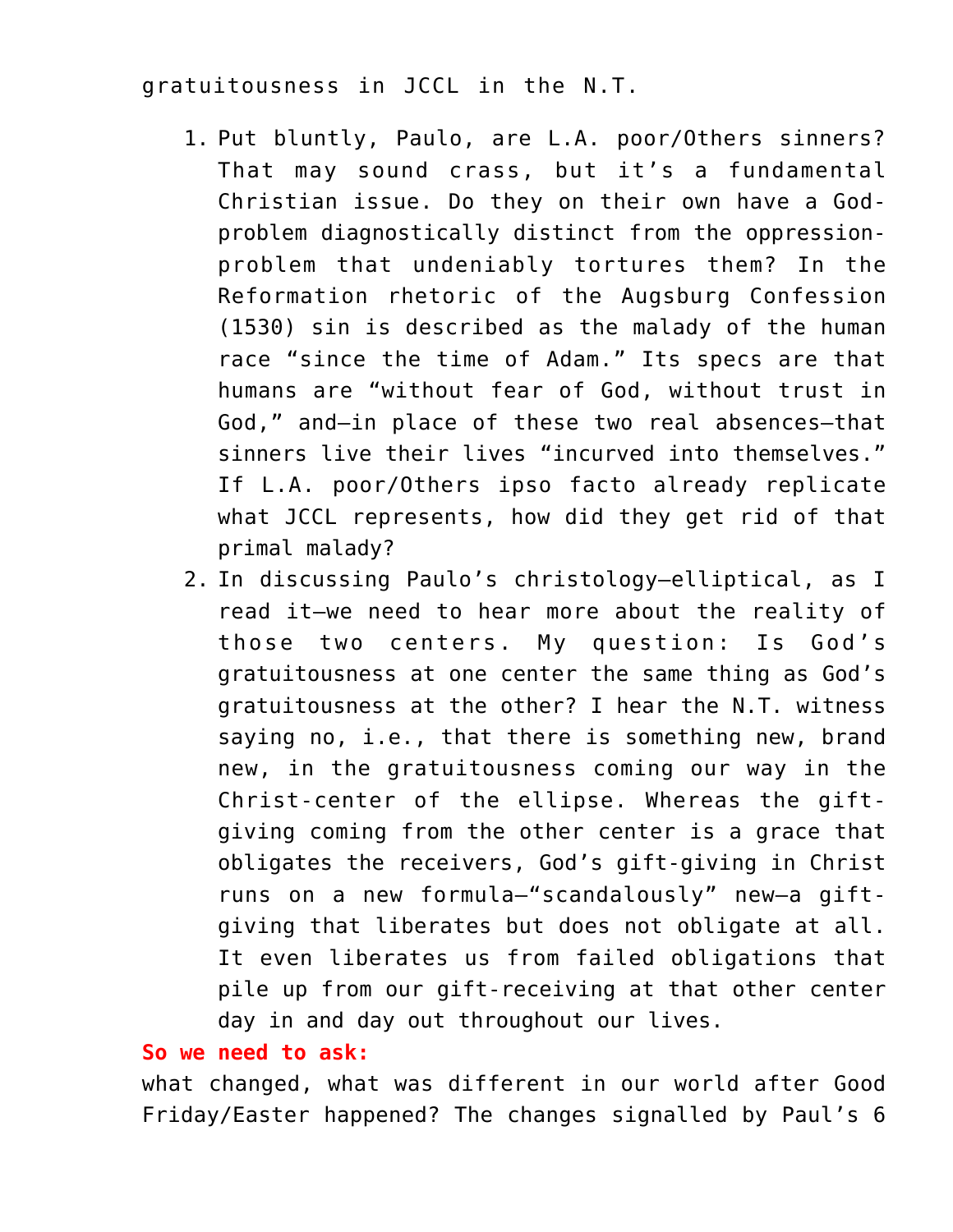soteriological metaphors, the ones AJVC showed us above, are cosmic. They are all changes for the good. They all signal changes in a sinner's God-problem. In Christ God deals with sinners differently, precisely at the point of what they've been doing on the receiving end of all that primordial gratuitousness. I didn't find Paulo following his apostolic namesake in attending to the God-problem we humans have. Maybe he's done it elsewhere–after all you can't say everything in 9 pages–but then we need to have it connected here. And that second center, the poor/Other. What gives them parallel status to God's gratuitousness in JCCL? What gives their crucifixions power–both for themselves, and for others?

I'm writing this on Good Friday. Three crucifixions are in the Gospel text for the day. Only one is intrinsically salvific. Of the two men to the right and left of the center figure one does come into the orbit of that salvation. But he wasn't there at the outset just by being on a cross. His dying takes on saving value by virtue of his eleventh-hour appeal to the central figure and the response he receives. In this transaction the salvific power flows in only one direction. The man on the other cross dies disconnected to Christ. His crucifixion does have meaning, but it is not salvific. Rather it is "the just sentence of condemnation" for one who "does not fear God." He receives "due reward for his deeds." One dies with his God-problem healed, the other not.

"Bringing humanity into the presence of the Lord," a definition Paulo offers for mission, is not automatically good news. The result could be "just reward for one's deeds." Even entering the presence of Christ crucified is not ipso facto good news apart from the transaction reported in the first case. Can we extrapolate from this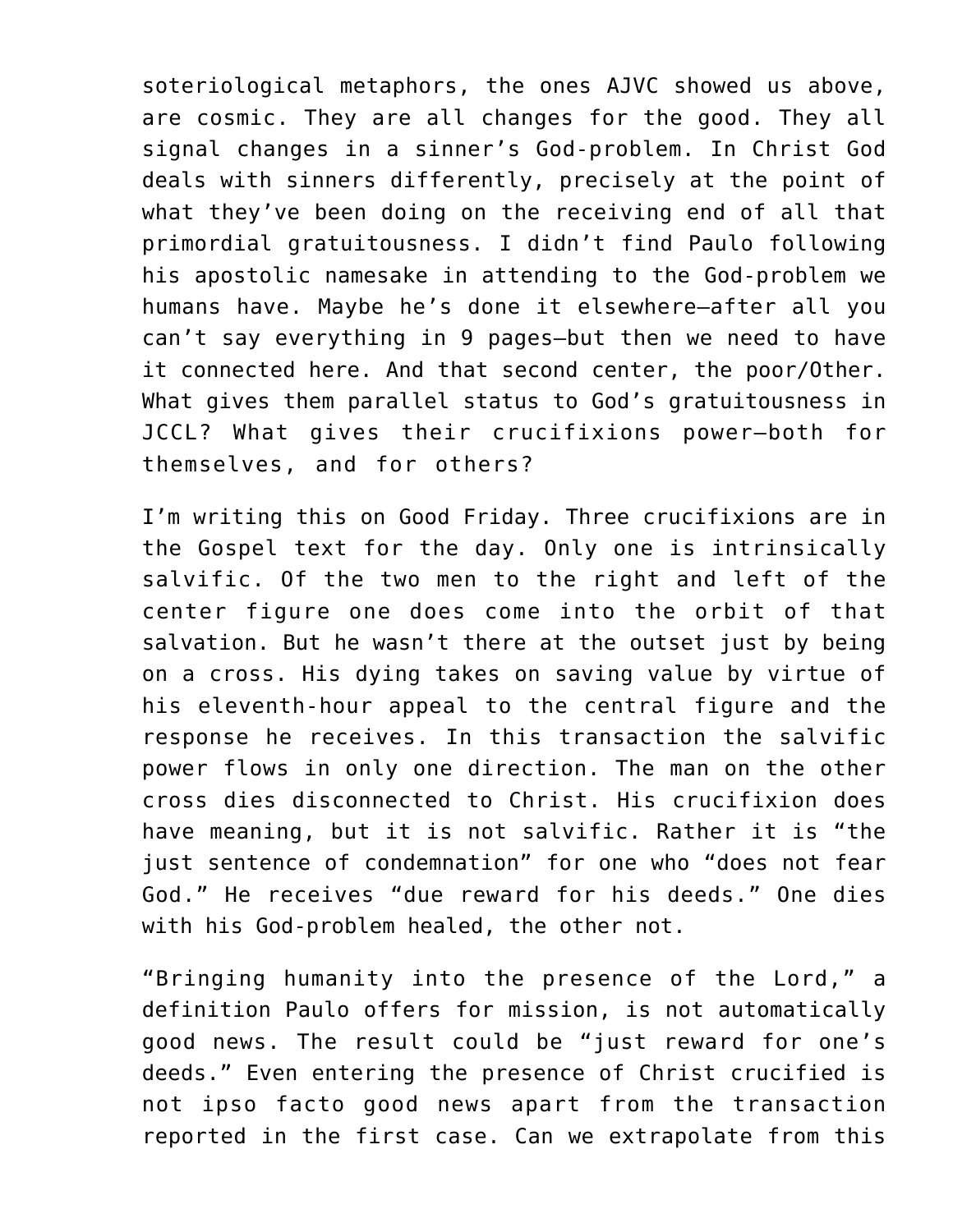crucifixion paradigm that until the God-problem gets "fixed" in both oppressors and oppressed, God's just sentence and due reward for deeds is what all participants can expect? With no faith-connection to the One in the center on Good Friday, how can anyone's crucifixion replace fear with freedom, greed with gratuitousness, estrangement with closeness, self-incurvature with universality, anywhere in human society?

III. **TINYIKO SAM MALULEKE "Christ Crucified Among African Cross Bearers"**Tinyiko's presentation was one of two shorter papers presented as last-minute fill-ins for the plenary lecture spot left vacant when Isabel Phiri was unable to come to the conference. In the copy I brought home ("unedited draft") he devotes most of the text to surveying the scene of African Christianity today and only launches into Christology. But that christological excursus strikes a note not heard in the first two papers. It might even contradict them on the subject of the linkage between the crucifixion of Jesus and the crucifixion of peoples in Sri Lanka and L.A. Although African Christians draw strength in corollating their suffering with Christ crucified, Tinyiko says, they are quick to note the difference between the two. There is identification, but that is "only one half of the story. The other half is an emphasis on his 'otherness' and his 'difference' from us." So it is yes, and then yes but. He cites Setiloane's poem to show the identification, the Yes:

*"Yet for us it is when he is on the cross, This Jesus of Nazareth, with holed hands and open side, like a beast of sacrifice: when he is stripped, naked like us, Browned and sweating water and blood*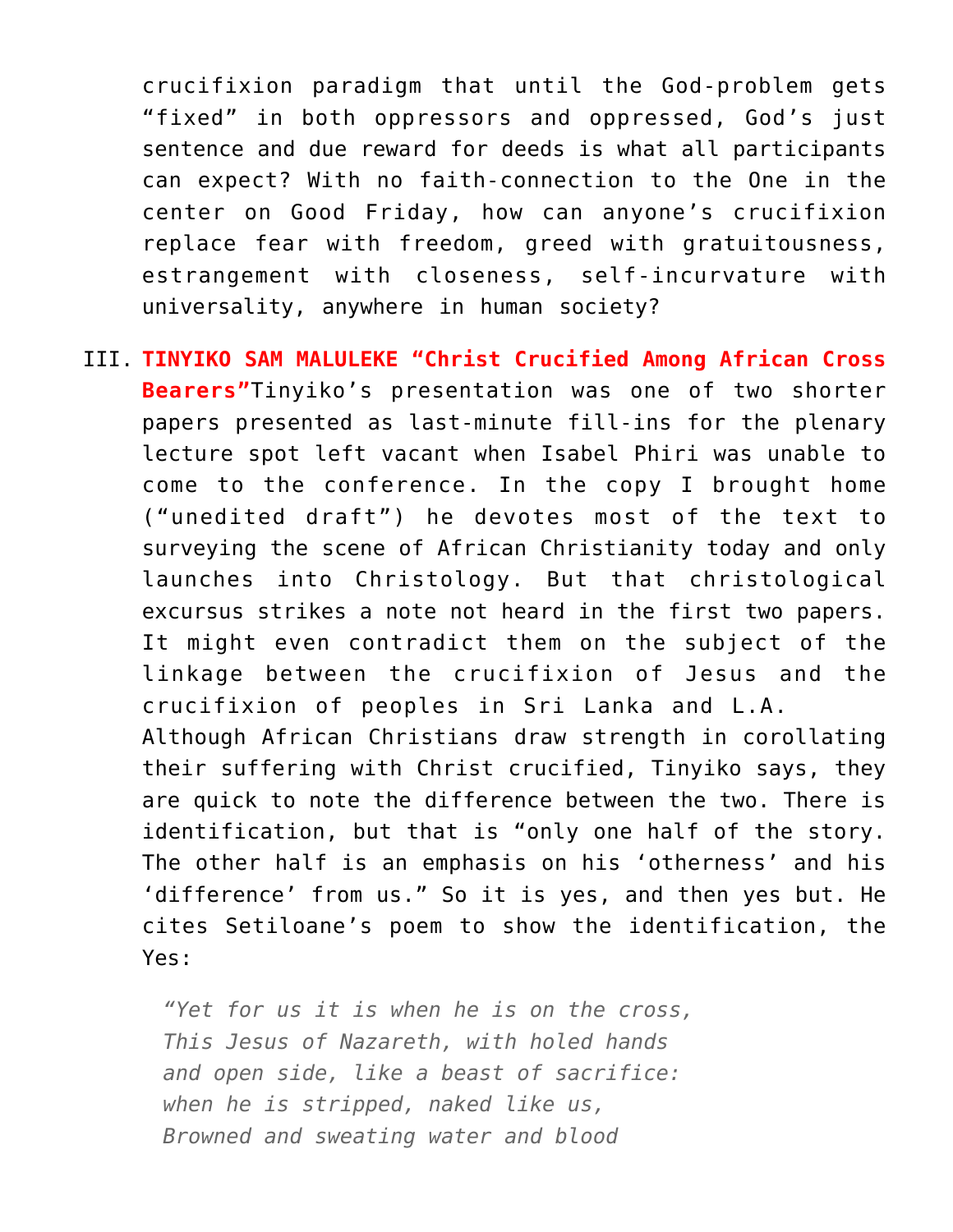*in the heat of the sun, Yet silent, That we cannot resist him."*

The "but no" Tinyiko finds documented in "many sermons and songs." Even "when he is stripped, naked like us," the same Christian confessors say "There is 'no one like him.'" Tinyiko continues: "Africans affirm that human beings fail much too often, especially in the face of temptations and calamities, but [as the popular hymn says] Jesus never fails. African Christians realize "that human beings do not and cannot adequately match Jesus in the glory of his brokenness." Citing Miroslav Volf he goes on to say: "The suffering of Christ cannot be totally and exclusively taken over by the poor . . . . Such a total take-over would be contrary to the self-giving grace of the Crucified God, which is at the very heart of the Christian faith."

Is this not a clear "contra" to the first two plenary presentations, especially to Paulo's? So the stage was set for substantive debate on fundamental Christology, but we never got around to it.

Much of the rest of Tinyiko's paper chronicles the "brokenness of Africa," the scarcity of hope, and the contradictions present in the "massive Christian presence on the continent." Yet he does not concludes in hopelessness. Only after confessing our brokenness, he says, "can we come to appreciate the reality and worth of Jesus' brokenness for ourselves." That double action, penitential confession and Gospel-grounded faith, leads him to his final sentence. "In this way we may be able to reflect something of both the death and the resurrection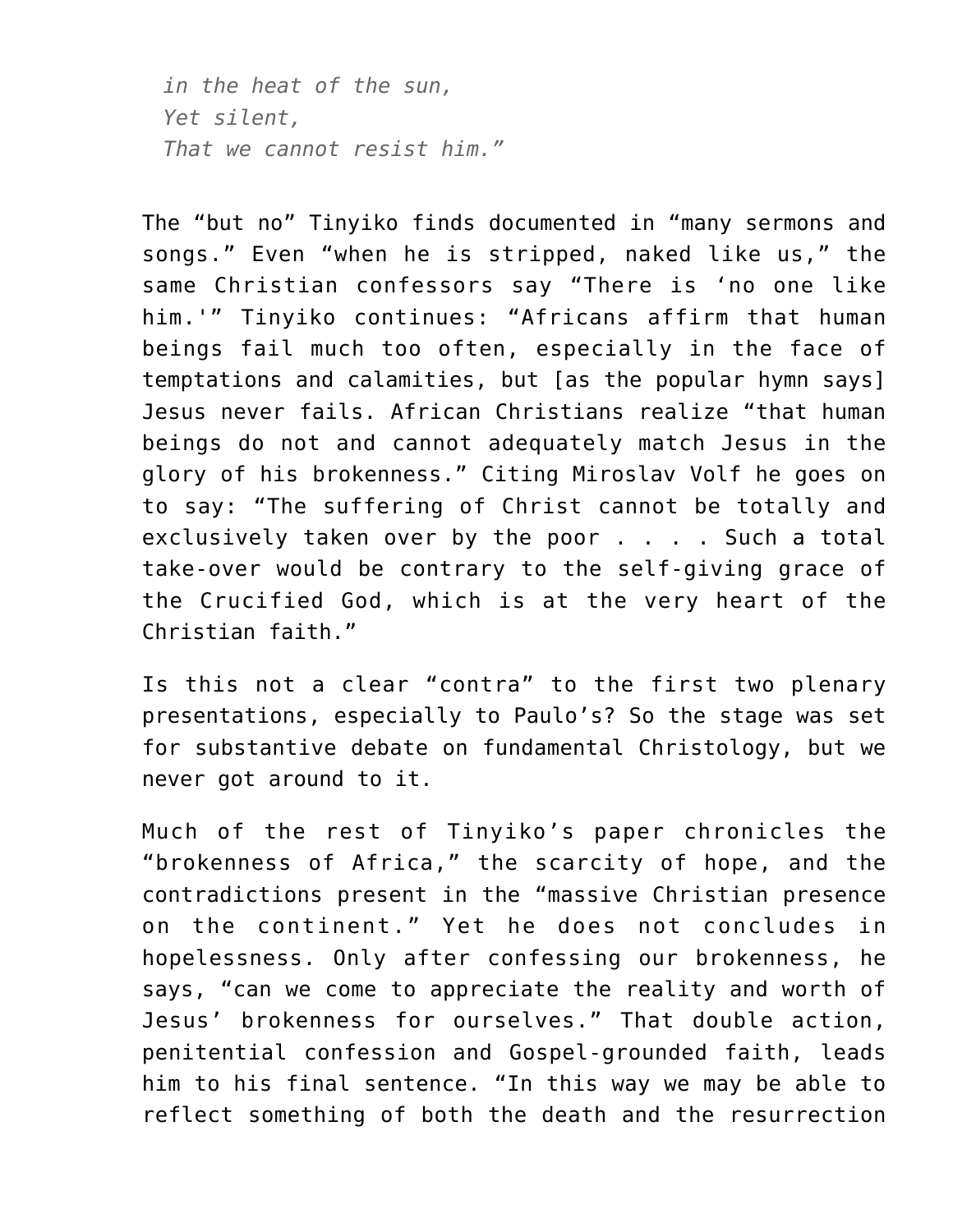of Christ."

There's a solid assertion for further discussion: the practice of confession and absolution as one way to reflect JCCL in TBW. Isn't that what Tinyiko is actually proposing? I think so.

# **PHILOMENA N. MWAURA**

presented the companion paper to Tinyiko's. I never got a printed copy of it and my notes are insufficient. To compensate I offer the paragraph from the "Listening Committee's Report" presented in our closing session. Philomena's "presentation related to the meaning of brokenness for women in Africa. We were introduced to the amazing contradiction that although women are marginalized in society and suffer injustice, sometimes through dehumanizing laws of traditional culture, these are the persons who respond with joy and enthusiasm to the message of the crucified Christ in whose brokenness peoples' hurts, desperations, fears, anxieties and struggles have found meaning. Healing has spurred hope and a yearning for the joys to be experienced in the resurrection. It remains a paradox that the church has been an instrument of liberation and entrapment of women at the same time as it has ignored certain sectors of the very group it claims to speak for. It is not surprising then that women are drawn to African Independent Churches where the value of life is emphasized and the gifts of women are received."

These were the major plenary papers. We did have one more plenary presentation, the presidential address from CHUN CHAE OK, "Mission in a New Millennium." She too spoke to christological matters and I'll review her words here in my closing paragraphs.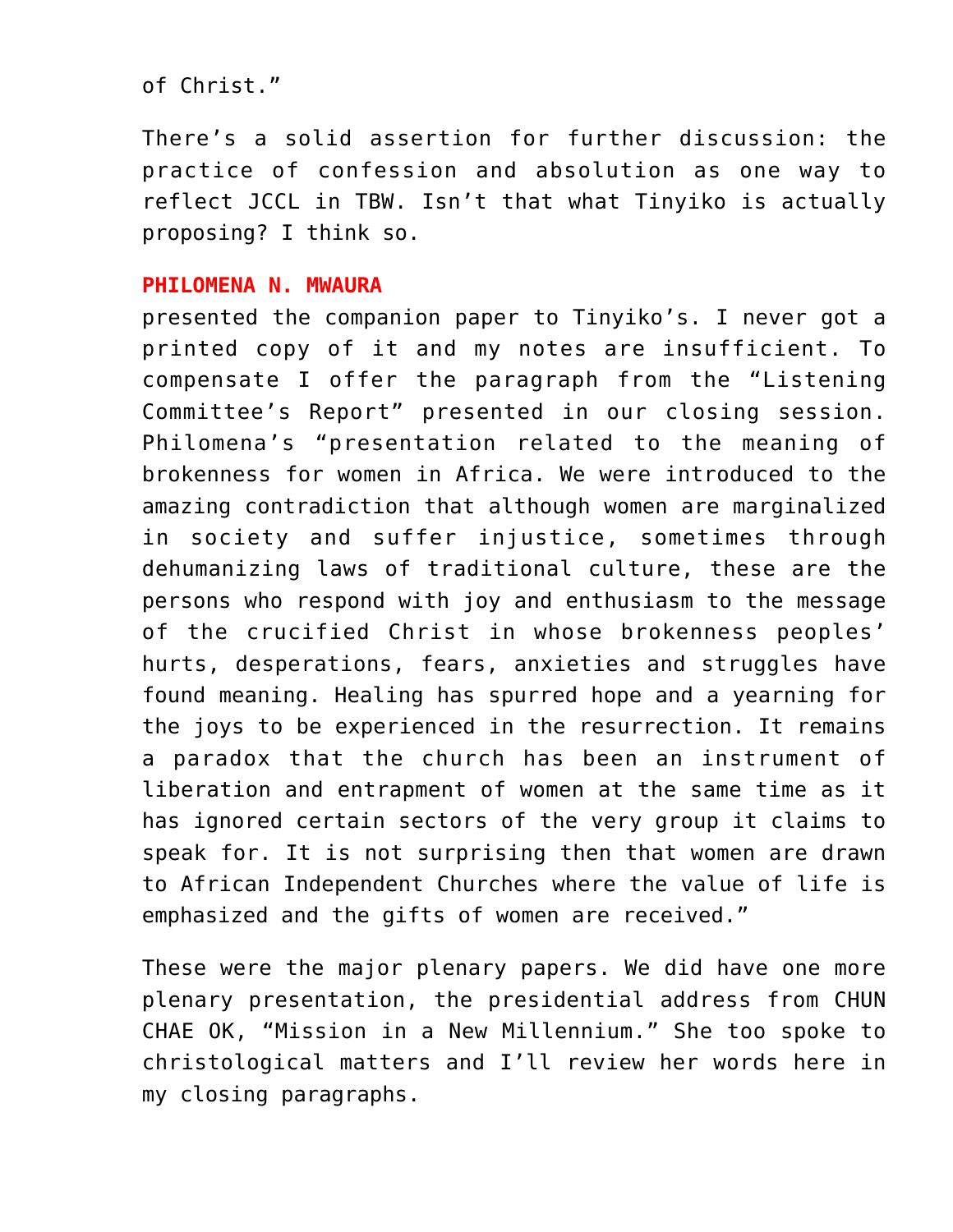# **CHUN CHAE OK**

Chun Chae's call for new missiology in the new millennium gave gentle critique of missiologies past. Granting that "full consensus on the definition of missions" among our IAMS membership "is difficult," she nevertheless offered her proposal, "start[ing] where my context challenges me." Two patent pieces of her own context are that she is an Asian and a woman. She did not pointedly chastise missiologies past–and missions too–for being so Eurocentric and a mostly male club. Yet what she offered for the future made it perfectly clear.

- 1. Mission in the new millennium must move to full and equal presence of the womanly half of the human race, even if it were not true that women comprise more than half of the worldwide church.
- 2. The same holds true for Asian inclusion, the continent where half of all the world's billions live. The numbers present at IAMS 10 did not reflect either of these two facts of life.

Most pointed, though gentle, oh so gentle, was Chun Chae's critique of us missiologists. Though committed to reflecting JCCL in and into TBW, the first candidate for working on the reflection-M agenda is in the person and life of the missiologist. That, she reminded us, was Paul's own paradigm. In his own biographical crucifixions and resurrections on the mission ramparts he mirrored the very message he was promoting. Citing Asian missiologists she spoke of "misrepresentations of the gospel in different aspects of mission work." Her focus was not on policy or strategy issues, but "misrepresentations of the gospel . . . deeply rooted in the very lives of missionpromoting people." The brokenness of TBW is not just "over there," but in us too. Mirroring JCCL into that brokenness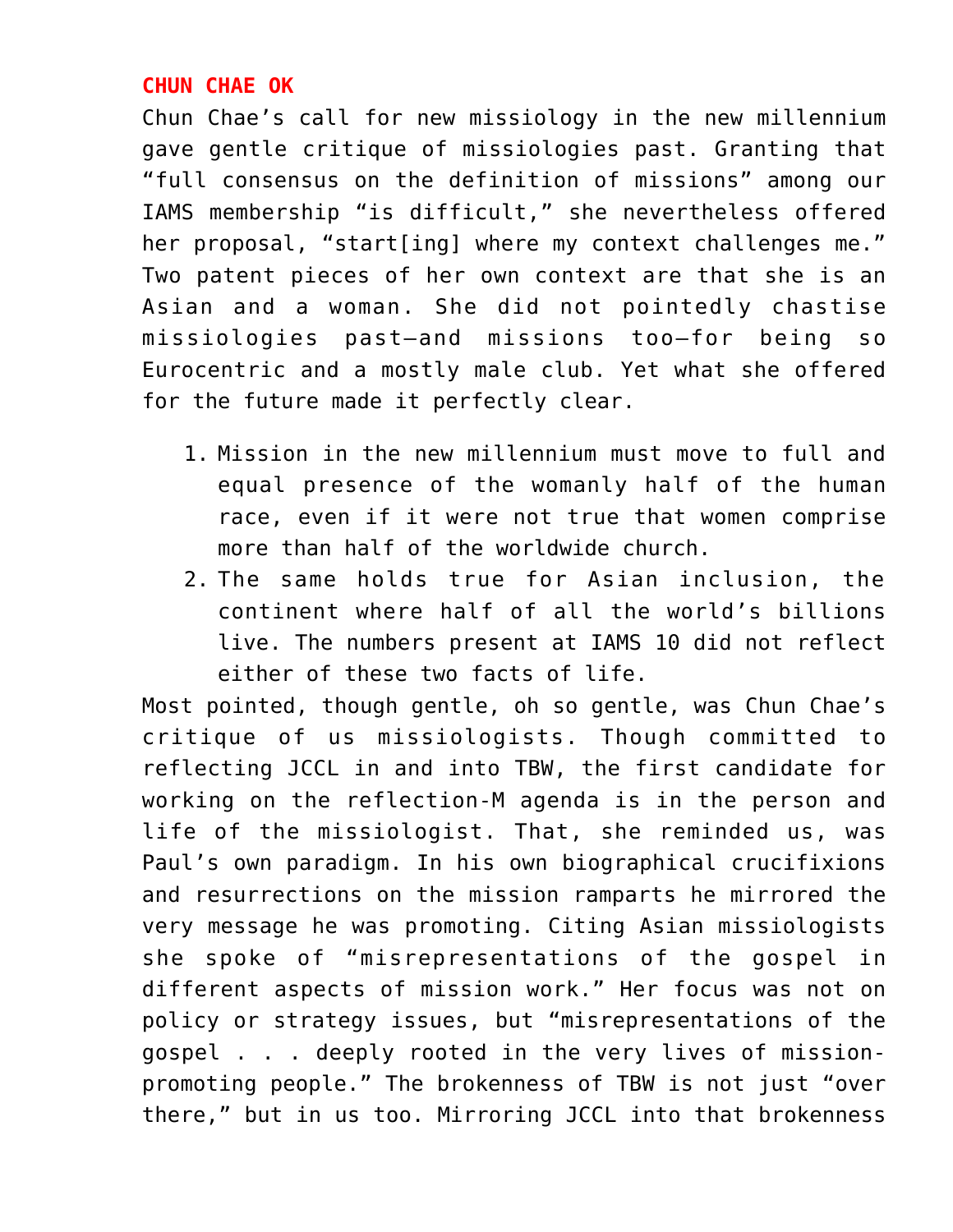in us amounts to repentance and absolution. Tinyiko above concluded on the same theme.

The "new" items for missiology in the new millennium are:

- 1. "The missionary movement is in the South."
- 2. It's not mission TO today's broken world, but the people from TBW, "the very poor people are [the] missionary people."
- 3. "It is new that transforming mission is to be begun within mission leadership." She calls us to "a shift of missionary reflection from intellectual discipline to inner transformation of the reflectors." To play on Pogo's famous line, she's telling us: "We have met the problem and it is us."

That could be a wide, very wide, critique. To move away from the Western ethos of the Enlightenment [reflecting-T] to "a longing to be changed within ourselves with newness of life and with honest evaluation of our prejudice on different situations and persons, greediness for comfortable living, popularity, and recognition." That's repentance again. Her call entails "reflecting-T" on defects both in ourselves and in our own linkage to JCCL, so that we ourselves be rightly re-rooted. From which could indeed come the "reflecting-M" that is at the center of Christ's mission to the world.

In earlier days of my seminary teaching in the USA, we debated the wisdom (even the ethics) of inflicting the Enlightenment on our grad students coming from Asia and Africa. The exegetes carried the day, so we continued to do it. The reasons were: you can't just pretend it never happened; the western world is shaped by it, so "they" have got to know it. Many of those students "knew their Bible" better than some of us profs did, but we thought we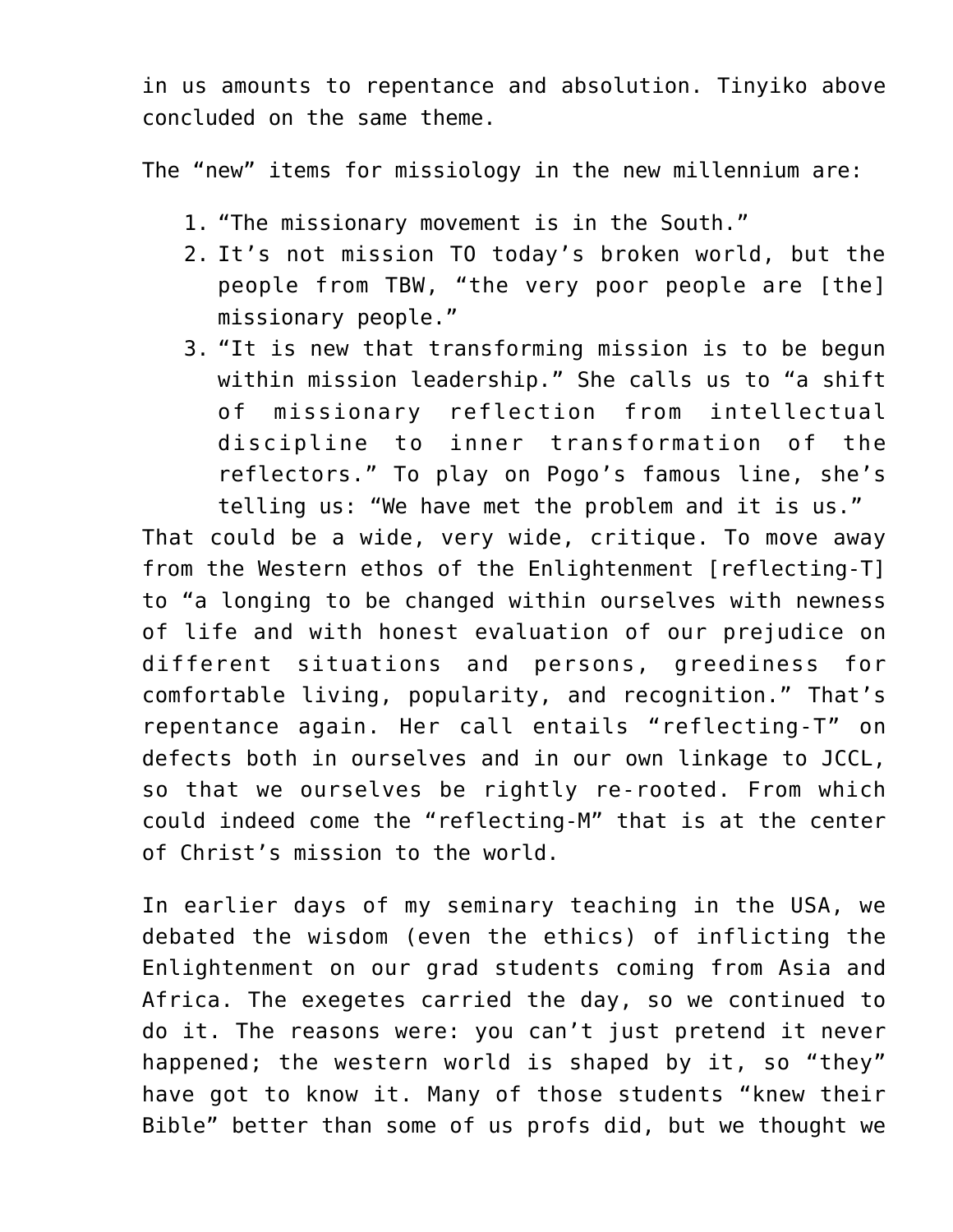were doing the right thing. Nowadays there is even more reason to question such a policy, especially in the West, where post-modernism pooh-poohs the Enlightenment. So Chun Chae may not be calling for the impossible. Granted she mentions neither the Enlightenment nor Post-modernism, but her words in the paragraphs above are not just an aside, a minor point, in her presidential address. She concludes the paragraph: "I understand that this kind of newness is the core of mission in the new millennium."

Her address concludes with her list of the component parts for Mission in a New Millennium. Mission is cooperation, is women and youth involvement, is restoration, is celebrating and sharing life, is living the gospel, is evangelism and local church, is unity and unification, is reconciliation. Two of these bear on the project I'm engaged in here. One relates to the subject just discussed above. In "Mission as living the gospel" she speaks to "the real problem . . . the gap between words and acts in mission leadership." That's the problem of missionaries themselves being reflectors-M of JCCL in whatever world, broken or otherwise, that they serve.

From Mission as living the gospel she segues to her most explicit christological statements. Actually they are more Christ-confessional statements. Alongside a citation from John Stott critiquing modernity [sc. the Enlightenment] and postmodernity, she says: "Whether in east or west, south or north, there must be a simple statement of who Christ is in His unique role in salvation history – crucified and resurrected for the salvation of human beings as revealed in the scriptures." Both missionaries and missiologists "are challenged to go back afresh to the Scriptures . . .to grasp the core of the gospel in the heap of cultural and religious data."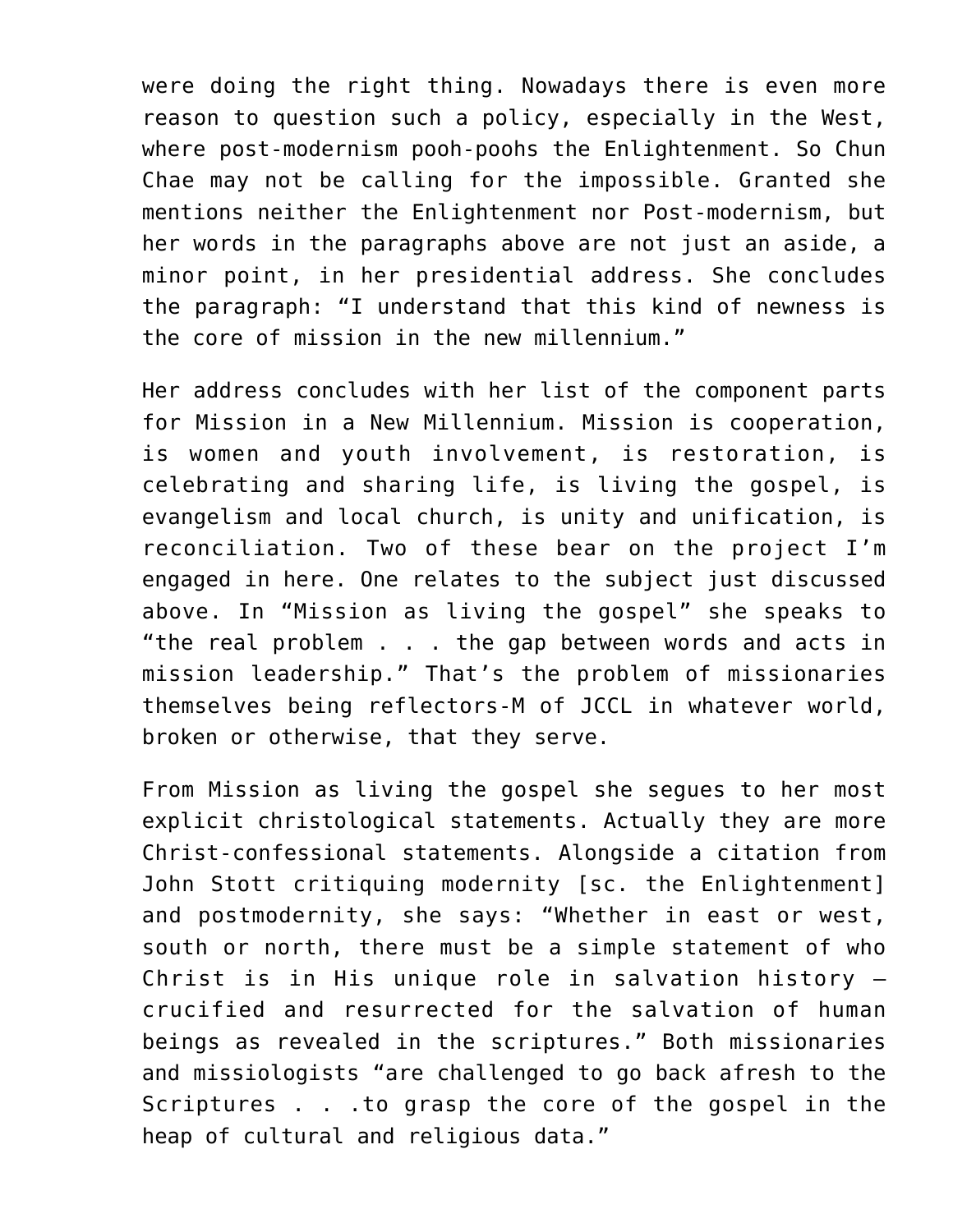Mission is evangelism, "sharing the spirituality of the cross and resurrection." In the context of Asia's ancient and new religions, she "call[s] to return to biblical pattern of mission. In the East there is no greater attraction and meaning for people of other values and faiths than the person of Jesus Christ and His redemptive work. In old religions, treasures of teaching are found for moral and ethical living. The need is to behold the glory of the Lord."

Chun Chae gives her understanding of that Lord and Christ in her final paragraph, "Mission as reconciliation." She reviews the reconciliation theology (the "sweet swap") of 2 Cor. 5, the text we've examined before way back at the beginning with Klaus Schaefer's pre-conference essay. "God was in Christ reconciling the world" means that "The cross of Christ is unique. He died for our sins. He died in our place. God in his amazing love substituted himself for us, being our sin and dying our death."

Mindful of humanity's "God-problem" she counsels us "not to minimize sin and true guilt. Sin is a rebellion against God." Its remedy? "In the cross God made reconciliation." How does that reconciliation become ours? "By his grace alone, on the ground of Christ crucified alone, through faith alone." What does the life of those reconciled look like? "A change so radical that no imagery can do it justice except death and resurrection with Christ, dying the old life of self-centeredness, and rising to a new life of burning love for others." That's Chun Chae's proposal for a new millennium of reflecting-T on JCCL and her encouragement for our reflecting-M in TBW.

# **Conclusion.**

Some IAMS colleagues, responding to Part I of my IAMS